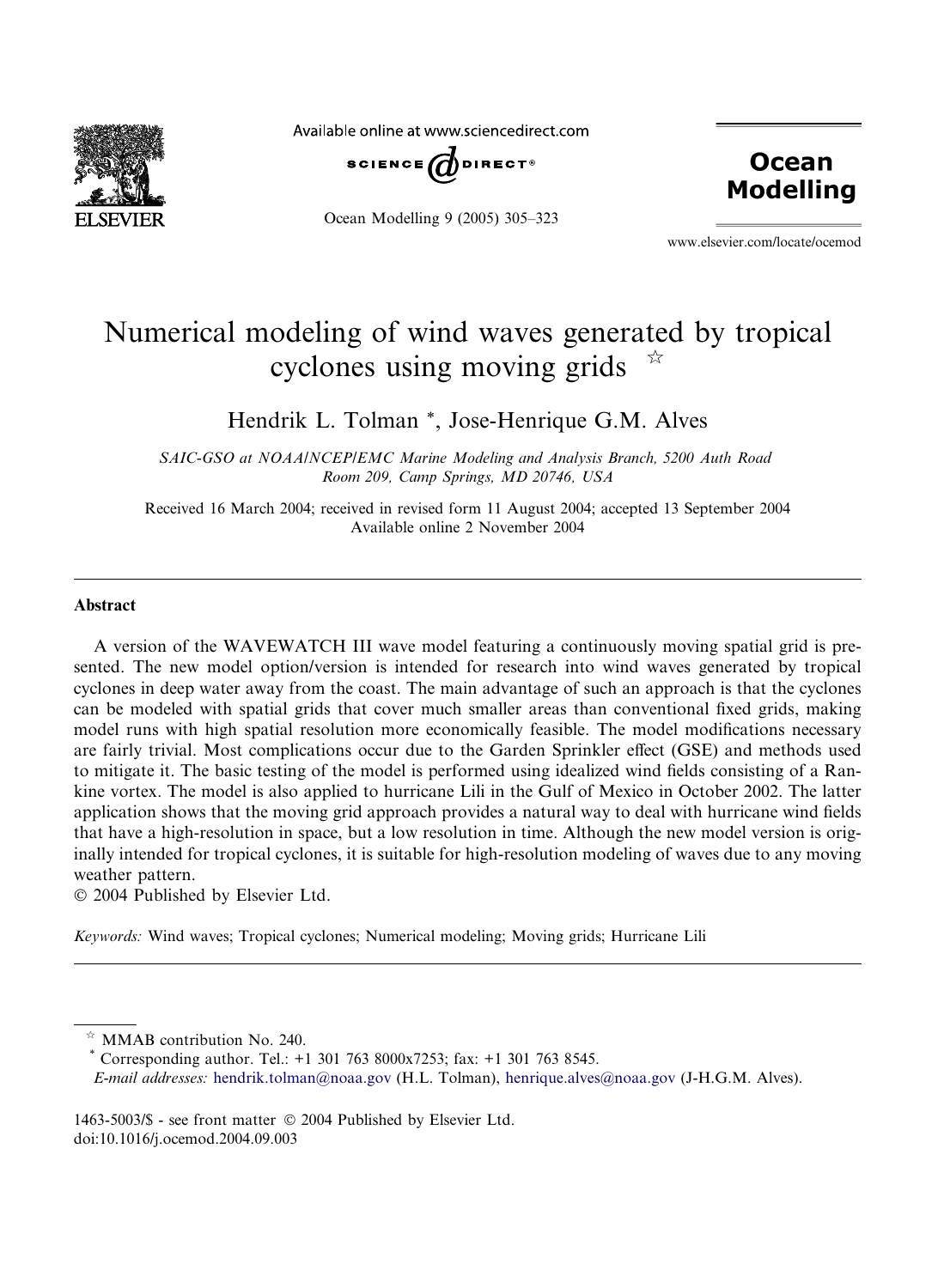### 1. Introduction

Modeling and prediction of tropical cyclones has been in the center of attention for many years because of their potential to cause severe damage to life and property. Apart from high wind speeds and increased mean water levels at landfall, wave heights associated with tropical cyclones pose a major hazard. Accurate modeling of wind waves generated by hurricanes is, therefore, of great importance for emergency management purposes (e.g., [Phadke et al., 2003\)](#page-18-0).

One of the major problems for numerical modeling of waves generated by tropical cyclones is the small scale structure of such cyclones, which requires high model resolutions in space and time. In atmospheric modeling of tropical cyclones this has lead to well established nesting techniques, where high-resolution grids move with the tropical system within larger domains with lower resolution (for instance [Kurihara et al., 1979; Kurihara and Bender, 1980; Bender et al.,](#page-18-0) [1993; Kurihara et al., 1995](#page-18-0)). High and low resolution grids fully exchange information, and the high-resolution grids are regularly relocated, giving the impression of moving nests. However, the nests themselves are simply relocated to match the position of the cyclone, without considering actual motion of the grids. Whereas successful applications with other adaptive grid schemes (e.g., [Gopalakrishnan et al., 2002\)](#page-18-0) have been made, this 'jumping grid' approach still appears the method of choice for locally increasing model resolution around tropical systems in atmospheric modeling.

Recent research into the prediction of tropical cyclones also indicates the need for coupling atmospheric models with ocean models (e.g., [Bender and Ginis, 2000](#page-17-0)) and with wave models (e.g., [Bao et al., 2000](#page-17-0)). Coupling with the ocean is required to dynamically adjust sea surface temperatures (and hence ocean-atmosphere fluxes). Coupling with wave models is required to dynamically adjust the surface roughness, and possibly mass transport through the boundary layer (e.g., [Chalikov and Belevich, 1993; Bao et al., 2000\)](#page-17-0).

Somewhat surprisingly, the amount of attention paid to wave modeling for tropical cyclones is much less than for the atmosphere or storm surges. With the exemption of earlier work by [Young](#page-18-0) [\(1988, 1999, 2003\)](#page-18-0), most publications on wave modeling for tropical cyclones have been fairly recent (e.g., [Chao and Tolman, 2000, 2001; Chao et al., 2003; Phadke et al., 2003; Moon et al.,](#page-17-0) [2003](#page-17-0)). These recent numerical studies suffer from the fact the wave models do not share the jumping nest' capability of the atmospheric models. Hence, these studies utilize large high-resolution grids, whereas the high-resolution is only needed near the tropical cyclone. Due to this uneconomical approach, the attainable resolution is limited.

Ideally, it is desirable to use the relocatable nest technology from the atmospheric models in wave models. This would allow for the use of full resolution wind fields in wave models, and avoid the need for interpolating wave data back to the grid of the atmospheric model. This however, requires a major technological effort. Although such efforts are considered for implementation in some wave models, this technology is not expected to be available in the near future.

As an alternative to model wave conditions near a tropical system at sufficiently high spatial resolution, a continuously moving grid version of the WAVEWATCH III model ([Tolman,](#page-18-0) [1991; Tolman et al., 2002; Tolman, 2002b](#page-18-0)) has been developed. This model is mostly intended for tropical cyclone research in idealized conditions, as outlined below. To simplify the moving grid approach, the resulting model is set up for deep water without coastlines only. With such an approach, a relatively small high resolution grid can be moved with the tropical cyclone, thus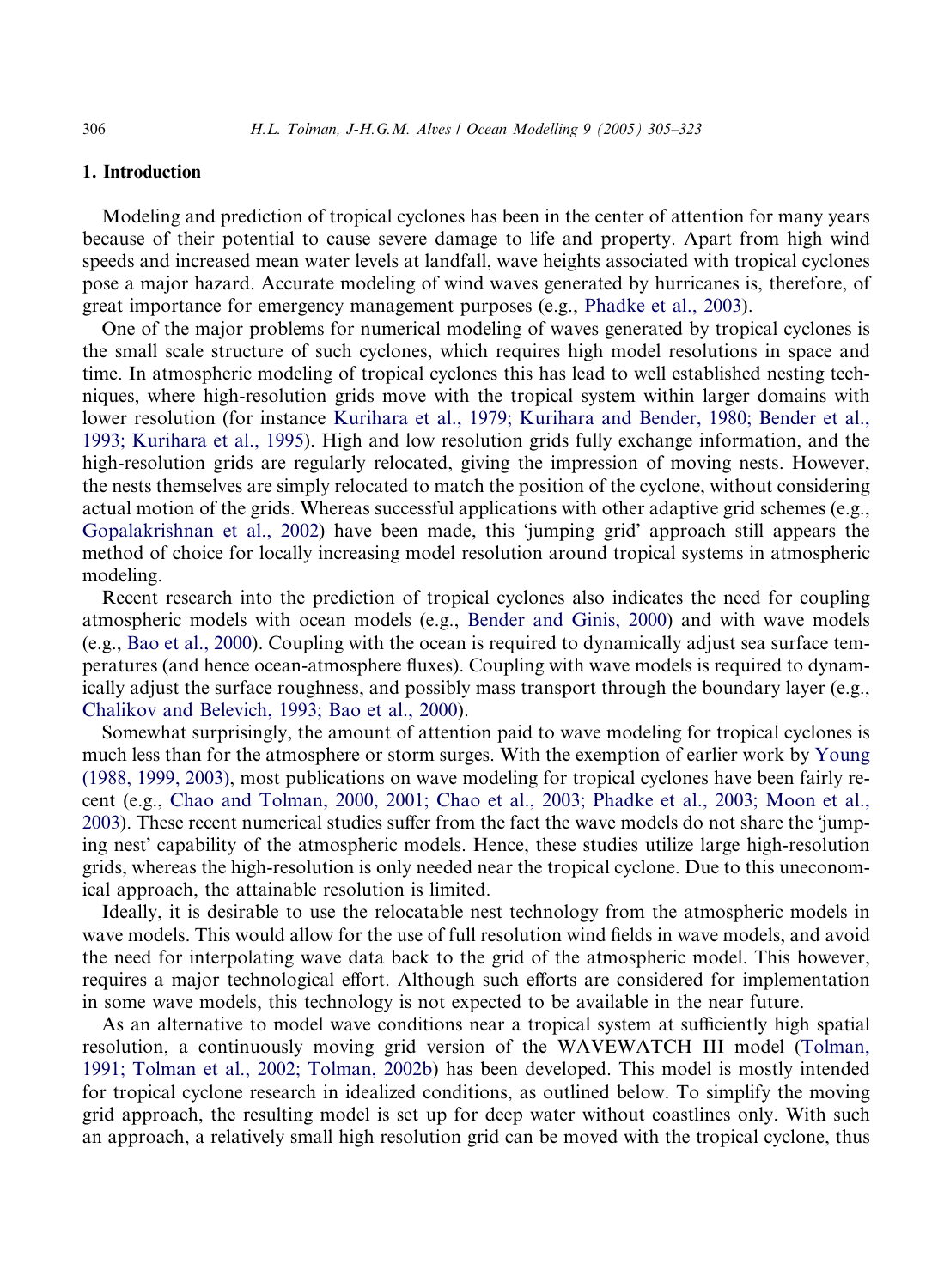<span id="page-2-0"></span>making high resolution wave model calculations feasible. Because the resulting models are expected to cover relatively small areas, the modifications of WAVEWATCH III are furthermore only made for the Cartesian grid version of the model.

This model will first be used to revisit Young's parametric hurricane wave model ([Young,](#page-18-0) [1988](#page-18-0)), as will be reported elsewhere. It is furthermore intended to investigate the sensitivity of hurricane wave prediction to grid resolutions, and possible refinements of numerical approaches and physical parameterizations (including coupling with ocean and atmosphere models), while a generally applicable jumping nest approach with full interaction of nests is being developed for WAVEWATCH III.

The moving grid approach provides a natural way to use high-resolution wind field analyses for hurricanes in wave modeling. Such modeling efforts are usually hampered by the fact that these wind fields have excellent spatial resolution, but poor temporal resolution. This will be illustrated here with some practical examples for hurricane Lili in the Gulf of Mexico in October 2002.

The outline of this paper is as follows. In Section 2, the general concept of the moving grid model is discussed. Section 3 focuses on aspects of the numerical implementation, with special attention on alleviating the Garden Sprinkler effect in Section 4. In Section 5, results of several idealized test cases are presented, and in Section 6 the new model is applied to hurricane Lili. Section 7 presents a discussion and conclusions.

## 2. General concept

Ocean wave models like WAVEWATCH III are generally based on a spectral action of energy balance equation

$$
\frac{\partial F(f,\theta)}{\partial t} + \nabla_x \cdot \vec{c}_x F(f,\theta) + \nabla_{f,\theta} \cdot \vec{c}_{f,\theta} F(f,\theta) = S(f,\theta),\tag{1}
$$

where f and  $\theta$  are the spectral frequency and direction, respectively, F is the spectrum,  $\vec{c}_x$  and  $\vec{c}_{f,\theta}$ are the characteristics velocities in the physical and spectral space, respectively, and  $\nabla_x$  and  $\nabla_{f,\theta}$ are the corresponding gradient differential operators. The second term on the left describes effects of spatial propagation, the third term describes shifts in frequency and direction within the spectrum. The term S on the right side represents the net contribution of sources and sinks (wind, non-linearities, wave breaking and shallow water processes). A more detailed description of the balance equation can be found in, for instance, [Komen et al. \(1994\)](#page-18-0), [Young \(1999\)](#page-18-0), or [Tolman](#page-18-0) [\(2002b\).](#page-18-0)

Normally Eq. (1) is solved for a (fixed) non-moving spatial grid. Moving the computational grid with the velocity  $\vec{v}$  simply advects the model solution with the velocity  $-\vec{v}$  relative to the moving grid. The balance equation (1) relative to the moving grid thus becomes

$$
\frac{\partial F(f,\theta)}{\partial t} + \nabla_x \cdot (\vec{c}_x - \vec{v}) F(f,\theta) + \nabla_{f,\theta} \cdot \vec{c}_{f,\theta} F(f,\theta) = S(f,\theta). \tag{2}
$$

Note that the frame of reference for individual waves remains the same, and that the movement of the spatial grid only represent a movement of the part of the ocean which is observed by the model. Hence, source term formulations remain unchanged, and  $\vec{v}$  is homogeneous, but can vary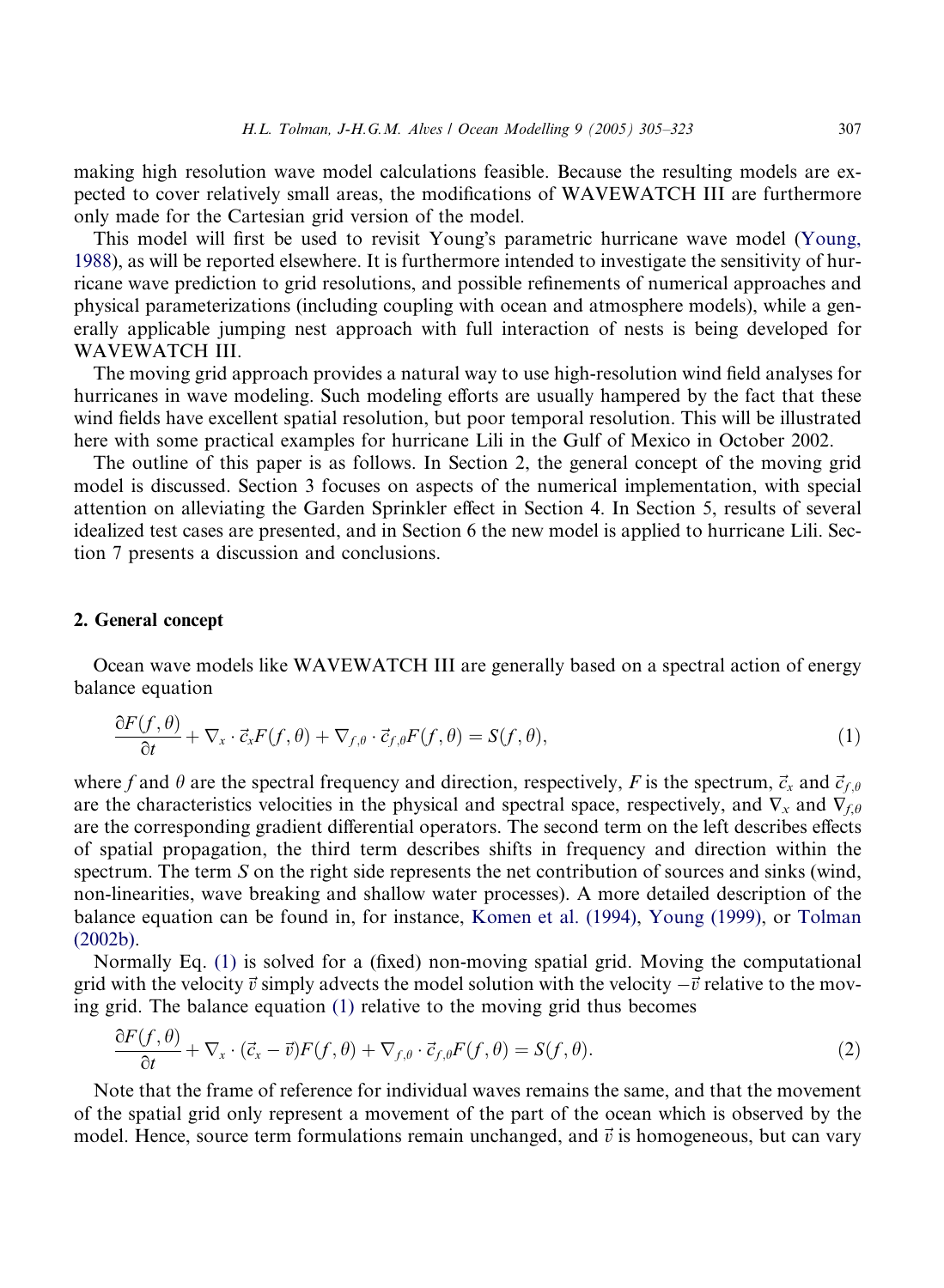<span id="page-3-0"></span>in time. From a mathematical perspective, there are no constraints for  $\vec{v}$ . For practical hurricane modeling,  $\vec{v}$  ideally represents the movement of the hurricane. It can be part of a parametric description of a hurricane, or can be deduced from observations or (hurricane wind) models.

Although the modification in Eq. [\(2\)](#page-2-0) is simple in mathematical terms, several numerical complications are introduced. For instance, the bathymetry changes in time relative to the moving grid, as do the characteristic velocities in spectral space. Most wave models are not set up to account for this. Furthermore, islands and coastlines now become non-stationary rather than stationary internal boundaries. Although it is not expected that these complications will pose insurmountable problems, they require major changes to the structure of a wave model. In its general form, Eq. [\(2\)](#page-2-0) thus does not provide a simple procedure to examine waves generated by tropical cyclones.

The numerical complications, as mentioned above, are related to the movement of the bathymetry and coastlines relative to the moving grid. None of these complications occur in deep water away from the coastline. A research tool for deep water conditions away from the coast is therefore much more easily developed. For such conditions, the third term on the left side of Eq. [\(2\)](#page-2-0) only retains terms describing the change of direction when following great circles on a sphere. These terms also disappear when the solution is calculated on a flat (Cartesian) grid. In view of these possible simplifications, the present study focuses on the elementary problem of deep water waves on Cartesian grids without land masses, and the corresponding balance equation becomes

$$
\frac{\partial F(f,\theta)}{\partial t} + (\vec{c}_x - \vec{v}) \cdot \nabla_x F(f,\theta) = S(f,\theta). \tag{3}
$$

### 3. Numerical implementation

The moving grid approach has been introduced in the WAVEWATCH III wave model ([Tol](#page-18-0)[man, 1991; Tolman et al., 2002; Tolman, 2002b](#page-18-0)). This model solves the wave action balance equa-tion similar to Eq. [\(1\)](#page-2-0), for a spectrum defined in terms of the wave number k and direction  $\theta$ . The model output spectra, however, are converted into variance (energy) density spectra as a function of frequency f and direction  $\theta$  as in the latter equation. For the deep water conditions (without currents) considered here, the two sets of equations are equivalent.

WAVEWATCH III solves spatial propagation with either a simple first order scheme or with the third order ULTIMATE QUICKEST (UQ) scheme ([Leonard, 1979, 1991](#page-18-0)). The moving grid approach is implemented by replacing the advection velocity in physical space  $(\vec{c}_x)$  with  $\vec{c}_x - \vec{v}$  as in Eqs. [\(2\)](#page-2-0) or (3). Such a modification is trivial in the wave model code, once the user defined advection velocity  $\vec{v}(t)$  is made available to the proper propagation routines.

Three additional considerations have been made while including the moving grid option in WAVEWATCH III.

(1) The wave model requires a user-defined maximum propagation time step for the fastest moving spectral component. For all other spectral components the maximum allowed time step is adjusted by the ratio of the characteristic velocity for which the user-defined time step is given, to the actual characteristic velocity of the spectral component considered, (see Eq. (3.4) of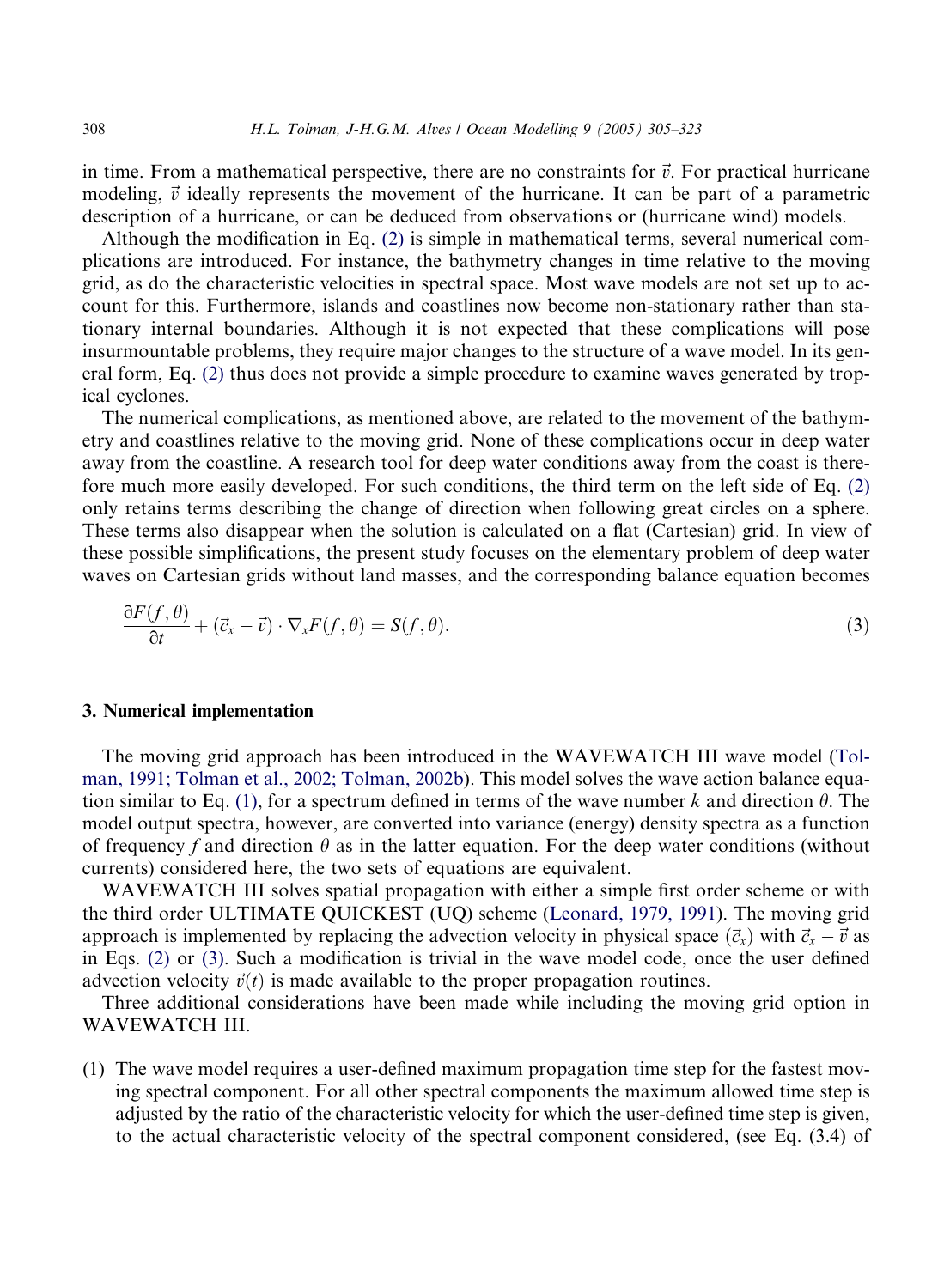<span id="page-4-0"></span>[Tolman, 2002b\)](#page-18-0). To avoid the need to adjust time steps as a function of  $\vec{v}$ , the internally calculated time step is automatically adjusted by considering the appropriate characteristic velocity  $\vec{c}_x - \vec{v}$ , assuming that the user-defined time step is valid for  $\vec{v} \equiv 0$ .

- (2) All tests considered in the moving grid version of WAVEWATCH III are by definition limited area models. For such models, boundary conditions are required at the outer limits of the grid. No changes are made to the model code to account for moving boundaries. This implies that the user can either use the standard absorbing boundaries, or can define (constant) boundary conditions as described in the wave model manual. The first option will generally be sufficient, because the moving grid model will generally be used to assess the near field' solution of the tropical cyclone. However, it is also possible to define background wave fields through the standard WAVEWATCH III methods to define boundary conditions.
- (3) Numerical wave models with accurate numerical propagation schemes are subject to the Garden Sprinkler effect (GSE). This implies that the coarse spectral discretization results in a disintegration of continuous swell fields into discrete swell fields (see [Booij and Holthuijsen,](#page-17-0) [1987; Tolman, 2002a](#page-17-0)). Alleviating the GSE in the moving grid version of the model will be discussed in detail in the following section.

## 4. The Garden Sprinkler effect

To alleviate the GSE, [Booij and Holthuijsen \(1987\)](#page-17-0) have suggested a modified version of Eq. [\(3\)](#page-3-0) that explicitly accounts for the sub-grid dispersion of the swell field. This is achieved by adding a diffusion tensor to the spatial propagation term in the balance equation

$$
\frac{\partial F}{\partial t} + \frac{\partial}{\partial x} \left[ c_x F - D_{xx} \frac{\partial F}{\partial x} \right] + \frac{\partial}{\partial y} \left[ c_y F - D_{yy} \frac{\partial F}{\partial y} \right] - 2D_{xy} \frac{\partial^2 F}{\partial x \partial y} = S,
$$
\n(4)

$$
D_{xx} = D_{ss} \cos^2 \theta + D_{nn} \sin^2 \theta, \tag{5}
$$

 $D_{yy} = D_{ss} \sin^2 \theta + D_{nn} \cos^2 \theta$  $\theta$ , (6)

$$
D_{xy} = (D_{ss} - D_{nn}) \cos \theta \sin \theta, \tag{7}
$$

$$
D_{ss} = (\Delta c_g)^2 T_s / 12, \tag{8}
$$

$$
D_{nn} = (c_g \Delta \theta)^2 T_s / 12, \tag{9}
$$

where  $D_{ss}$  is the diffusion coefficient in the propagation direction of the discrete wave component,  $D_{nn}$  is the diffusion coefficient along the crest of the discrete wave component and  $T_s$  is the time elapsed since the generation of the swell, henceforth denoted as the swell age.  $D_{xx}$ ,  $D_{yy}$  and  $D_{xy}$  are the corresponding constituents of the diffusion tensor in Cartesian space, and  $c_x$  and  $c_y$  are the corresponding components of  $\vec{c}_x - \vec{v}$ .  $\Delta\theta$  is the discrete directional increment in spectral space, and  $\Delta c_g$  is the increment in the group velocity corresponding to the discrete increment  $\Delta f$  in spectral space. Note that [Booij and Holthuijsen \(1987\)](#page-17-0) derive their equations for a fixed grid with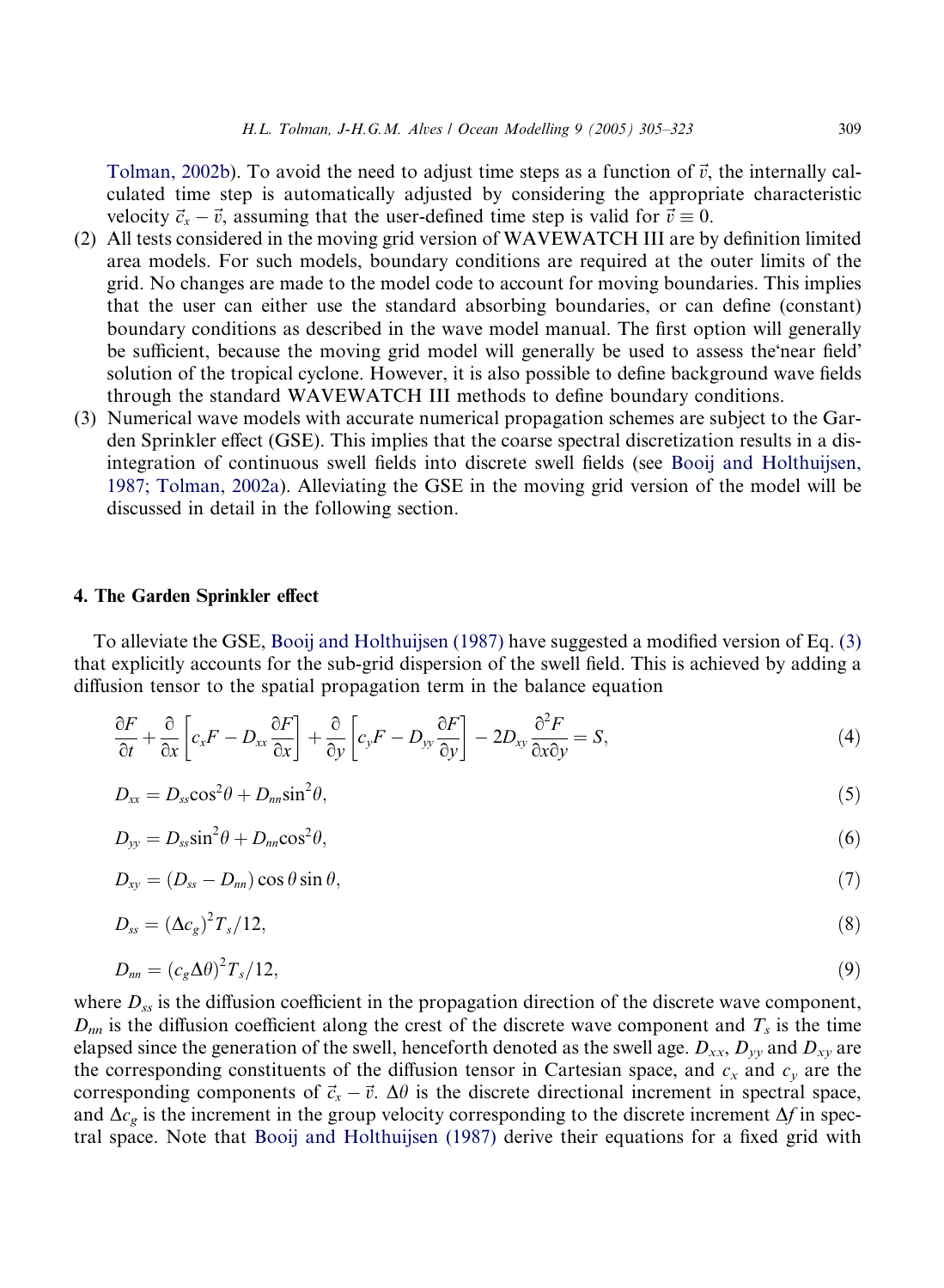$\vec{v} \equiv 0$ . The modification for a grid moving with a given velocity  $\vec{v}$  again is trivial, as in Eq. [\(2\).](#page-2-0) Note also that the dependence of F on f and  $\theta$  has been omitted here for brevity of notation.

Originally, Eqs. [\(4\)–\(9\)](#page-4-0) have been implemented with the UQ scheme in WAVEWATCH III as a separate diffusion step in the fractional step method used to solve the model equations,

$$
\frac{\partial F}{\partial t} = \frac{\partial}{\partial x} \left[ D_{xx} \frac{\partial F}{\partial x} \right] + \frac{\partial}{\partial y} \left[ D_{yy} \frac{\partial F}{\partial y} \right] + 2D_{xy} \frac{\partial^2 F}{\partial x \partial y}.
$$
\n(10)

Furthermore, following the suggestion of [Booij and Holthuijsen \(1987\)](#page-17-0), the diffusion is not increased with swell age  $T_s$ , but is kept constant to avoid numerical complications. Note that this implies that the diffusion is generally too strong near the generation area of the swell field (actual  $T_s$  smaller than average  $T_s$ ), and too weak far away from the generation area (actual  $T_s$  larger than average  $T_s$ ).

Although this GSE alleviation method has worked very well in the WAVEWATCH III model, it has been shown to have a practical disadvantage; Eq. (10) requires much smaller numerical time steps than Eq. [\(3\)](#page-3-0) for high-resolution models, making the numerical solution much more expensive. To avoid this decrease in numerical time step, a spatial averaging techniques was introduced as a proxy for the diffusion equation (10) in version 2.22 of WAVEWATCH III ([Tolman,](#page-18-0) [2002a,b\)](#page-18-0). The area around each grid point over which the spatial averaging is performed extends in the propagation  $\overrightarrow{s}$  and normal  $\overrightarrow{n}$  directions as

$$
\pm \gamma_s \Delta c_g \Delta t \vec{s}, \quad \pm \gamma_n c_g \Delta \theta \Delta t \vec{n}, \tag{11}
$$

where  $\gamma_s$  and  $\gamma_n$  are tunable constants. Note that  $\gamma_s$  and  $\gamma_n$ , like  $T_s$ , are kept constant during the computation. Instinctively, one might expect that ideally  $\gamma_s = \gamma_n = 1$ . However, practical experience shows that the size of the averaging area should increase with  $T_s$  as in Eqs. [\(8\) and \(9\).](#page-4-0) Hence, choosing constant factors  $\gamma$  will have a similar effect as choosing a constant  $T_s$ , that is, the near field solution will be smoothed too much, and the far field solution will be smoothed too little. This averaging technique now is the default approach in WAVEWATCH III, and has been used exclusively in the tests presented below.

The question to be answered is if the moving grid influences the GSE and its alleviation method(s). The straightforward incorporation of the grid advection in the [Booij and Holthuijsen \(1987\)](#page-17-0) method Eqs.  $(4)$ – $(9)$  suggests that no modifications are necessary. For the averaging technique, this is not instinctively clear, because the movement of the grid influences the characteristic velocities and directions of individual spectral components, and hence might influence the orientation and extend of the averaging areas. This is, however, not the case, as is illustrated in [Fig. 1.](#page-6-0)

[Fig. 1](#page-6-0) shows a clear impact of the motion of the grid on the characteristic velocities of discrete spectral components relative to the moving grid. Without grid motion (panel a), the characteristics show the expected symmetric pattern. With substantial grid motion (panel b), the characteristics show a clear asymmetric pattern. Nevertheless, with grid motion, the end points of the characteristic vectors remain on concentric circles, in essence identical to the pattern for the case without grid motion. Hence, the ideal averaging areas also remain unchanged. Thus, the averaging technique can, in principle, also be applied to the moving grid case without modifications.

However, [Fig. 1](#page-6-0)b also identifies a potential asymmetry in the GSE alleviation methods. Wave components moving to the right have a decreased advection velocity relative to the grid, whereas components moving to the left have an increased advection velocity. Hence, wave components

<span id="page-5-0"></span>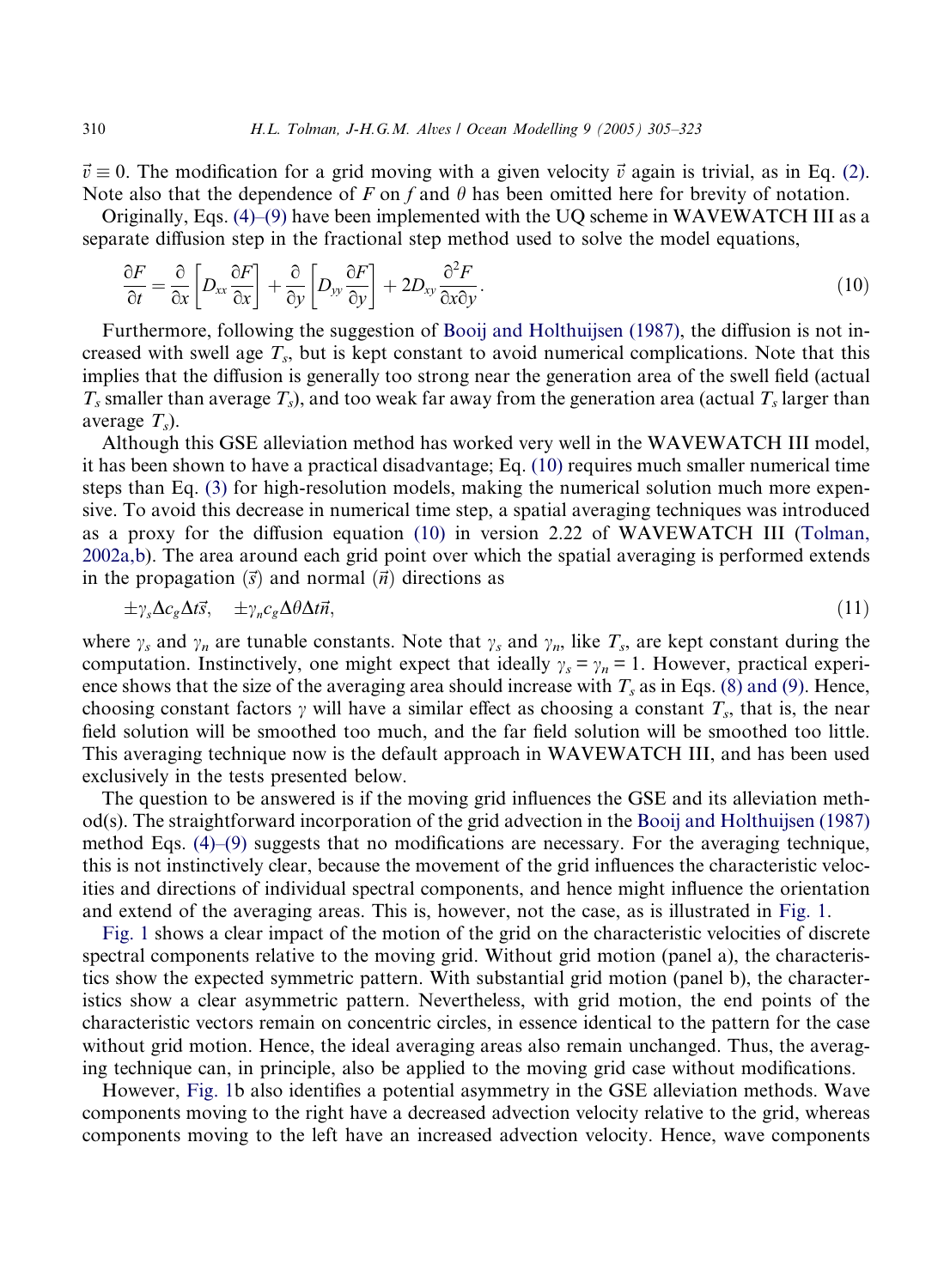<span id="page-6-0"></span>

Fig. 1. Characteristic velocity vectors for 12 discrete directions and a single discrete frequency relative to the moving grid for (a) a stationary grid and (b) a grid moving with 60% of the corresponding group velocity to the right. All end points of the vector are located on a circle. Intersections of gray circles and lines correspond to solutions for other frequencies. Discrete frequencies representative for box areas as assumed in the GSE alleviation technique using spatial averaging (Eq. [\(11\)\)](#page-5-0) with  $\gamma_s = \gamma_n = 1$ .

moving to the right have an increased retention time in the grid, while components moving to the left have a reduced retention time. Because the GSE alleviation methods used here become less effective with the age of swell fields (or in this case, with retention time in the wave model), it may be expected that components moving to the right in Fig. 1b will show a more pronounced GSE than components moving to the left. Considering that the strengths of the diffusion and hence the factors  $\gamma$  ideally increase linearly with time, a more symmetric GSE alleviation for a moving grid can be obtained by replacing Eq. [\(11\)](#page-5-0) with

$$
\pm \gamma_a \gamma_s \Delta c_g \Delta t \vec{s}, \quad \pm \gamma_a \gamma_n c_g \Delta \theta \Delta t \vec{n}, \tag{12}
$$

$$
\gamma_a = \left(\frac{|\vec{c}_x|}{|\vec{c}_x - \vec{v}|}\right)^p, \tag{13}
$$

where p is a tuning parameter. For  $p = 0$  no correction is applied, whereas for  $p = 1$  the averaging area is scaled linearly with the retention time of the spectral component in the moving grid. Note that Eq. (13) includes a singularity where  $\gamma_a \to \infty$ . In WAVE WATCH III this singularity is automatically dealt with because the averaging area is limited to the nine-point grid stencil surrounding the grid point in question.

### 5. Numerical testing

To illustrate the potential of the moving grid version of WAVEWATCH III, and particularly the impact of the GSE and its alleviation, a simple tropical cyclone test is considered. In this test, a model domain of  $3000 \times 3000$  km is resolved with a spatial resolution of 25 km (123  $\times$  123 grid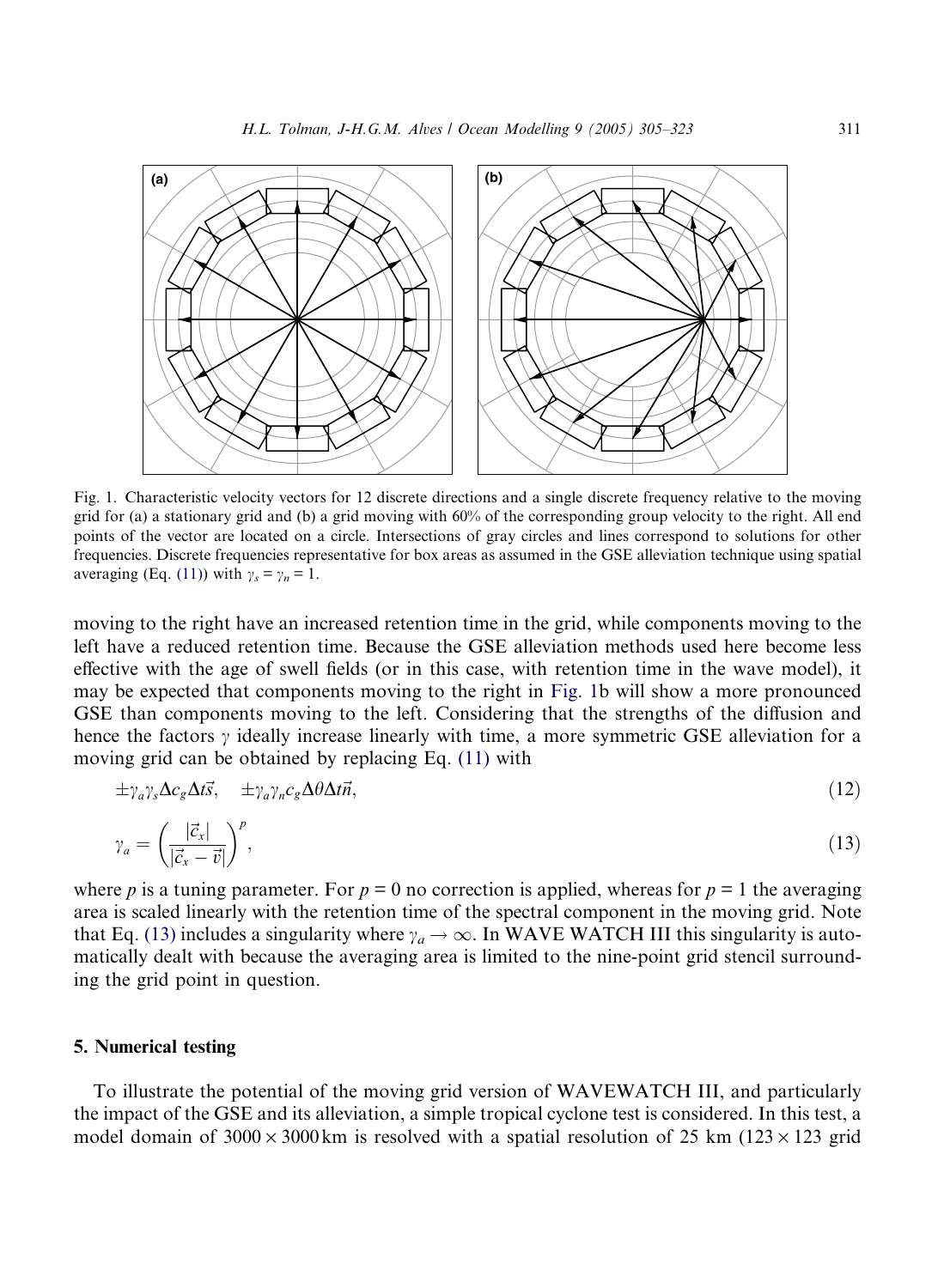<span id="page-7-0"></span>points). The spectrum is resolved with 25 frequencies (0.042–0.42Hz, with 10% increments) and 24 directions ( $\Delta\theta$  = 15°), as in most common WAVEWATCH III applications. The wind field is described with a Rankine vortex

$$
U_{10} = \begin{cases} rU_{\text{max}}/R & \text{for } r < R, \\ U_{\text{max}}/r & \text{for } \geq R, \end{cases} \tag{14}
$$

where  $U_{\text{max}}$  is the maximum azimuthal wind speed, R is the radius of maximum wind and r is a radial coordinate relative to the center of the vortex, which is placed at the center of the grid, and moves with it. The wind directions are tangent to circles centered on the center of the vortex. The maximum wind speed and radius of maximum wind are set to  $35 \text{ ms}^{-1}$  and  $100 \text{ km}$ , respectively. To furthermore improve radial symmetry in the resulting wave field for stationary systems, the wind speed is set to 0 for radii  $r > 1500 \text{ km}$ . This wind field is not corrected for the motion of the grid, and hence will remain symmetrical throughout the calculations.

The standard settings of the wave model WAVEWATCH III version 2.22 are used, with the exception of the use of  $\gamma_s = \gamma_n = 2.0$  in Eq. [\(11\)](#page-5-0) (unless specified differently). All time steps in the model are set to 900 s, with the exception of the minimum source term time step, which is set to 60 s (see [Tolman, 2002b](#page-18-0), Section 3.1 for details). The model is run for two days starting from initial conditions calculated from the wind fields (using default setting of WAVEWATCH III), and results at the end of the runs are presented.

Fig. 2a shows wave heights for a stationary cyclone. The results are nearly symmetric, with a clear GSE for the swell fields away from the center of the cyclone. Due to the GSE, wave height contours show wiggles instead of concentric circles. Note that this test is set up explicitly to display the GSE, and that the grid extends 500 km beyond the figure boundaries in each direction.

Fig. 2b shows resulting wave heights when the grid (and hence the wind field) are moved with a speed  $\vec{v} = 5 \text{ ms}^{-1}$  to the right, and with the original setup of the GSE alleviation technique ( $p = 0$ 



Fig. 2. Wave heights in (m) from idealized tropical cyclone test after two days of model integration. Grid lines at 200 km intervals with center of cyclone at center of grid. (a) Stationary cyclone, (b) cyclone and grid moving with  $\vec{v} = 5$  ms<sup>-1</sup> to the right. No correction applied to GSE alleviation strength ( $p = 0$ ).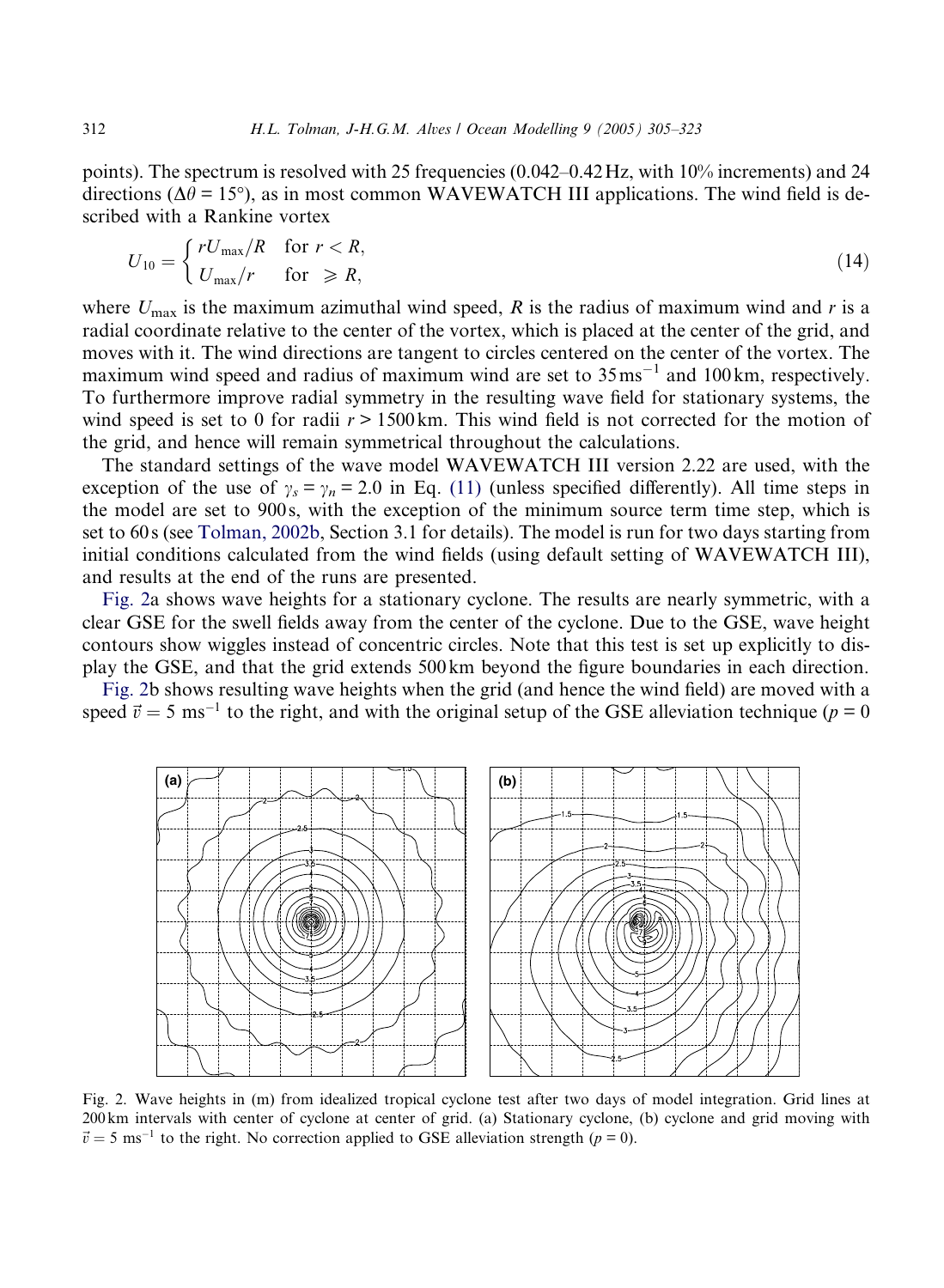in Eq. [\(13\)\)](#page-6-0). Compared to the stationary case, the GSE has increased in strength in the propagation direction of the cyclone (right side of Figure), and has virtually disappeared in the directions opposite to the propagation direction of the cyclone (left side of Figure). This was expected considering the longer retention time in the model of waves moving to the right, as discussed in the previous section. Note that the moving grid approach was independently validated using a stationary expanded grid with the corresponding moving wind fields defined at 15min intervals. As expected, the results are virtually identical to [Fig. 2b](#page-7-0), including all details of the GSE (figure not presented here). This implies that previous validation results of WAVEWATCH III for hurricanes as presented in, for instance, [Moon et al. \(2003\)](#page-18-0), are directly applicable to the moving grid version of the model, as long as the wave field is dominated by wind waves, and the wind field is properly contained within the moving grid.

The GSE can be made more symmetric than is the case in [Fig. 2](#page-7-0)b by setting  $p > 0$  in Eq. [\(13\).](#page-6-0) Results obtained with  $p = 1$  and  $p = 0.5$  are presented in Fig. 3a and b, respectively. As discussed in the previous section, results of [Booij and Holthuijsen \(1987\)](#page-17-0) indicate that ideally  $p = 1$ . The corresponding model results (Fig. 3a) indeed show a more or less symmetric display of the GSE relative to the center of the moving cyclone.

However, it is not necessarily desirable to balance the GSE for all propagation directions. In the moving cyclone case used here, the wave field generally extends over much larger areas behind the cyclone than in front of it. The correction with  $p = 1$  then will leave the wave field behind the cyclone sensitive to the GSE. In such a case the correction can be reduced by choosing a smaller  $p$ . Fig. 3b shows the corresponding results for  $p = 0.5$ . The GSE now occurs somewhat asymmetrically, with a stronger GSE in front of the cyclone than behind it. The GSE is nevertheless more evenly distributed than in the case without the grid movement correction [\(Fig. 2](#page-7-0)b) as expected.

So far, the tests have used spatial averaging coefficients  $\gamma_s$  and  $\gamma_n$  chosen explicitly to display the GSE. [Fig. 4](#page-9-0) shows the results in which sufficient smoothing was introduced to eliminate the GSE for practical purposes. For the present case, this requires  $\gamma_s = \gamma_n = 3.0$ . Only marginal effects of the GSE can be observed, and for practical purposes the GSE has been eliminated.



Fig. 3. Like [Fig. 2b](#page-7-0) with GSE averaging correction of Eqs. [\(12\) and \(13\).](#page-6-0) (a)  $p = 1$ . (b)  $p = 0.5$ .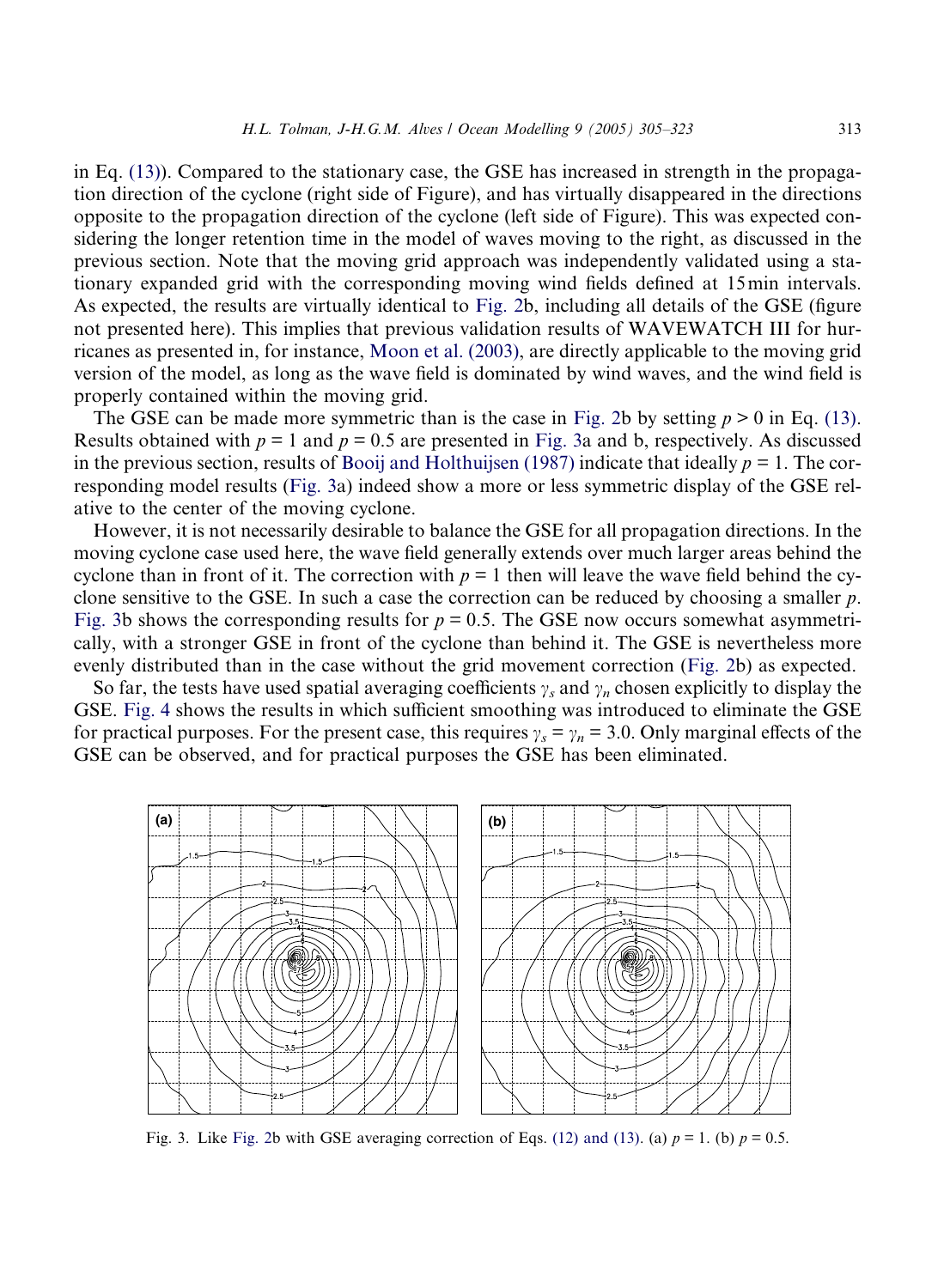<span id="page-9-0"></span>

Fig. 4. Like [Fig. 2](#page-7-0) with  $\gamma_s = \gamma_n = 3.0$  and  $p = 0.5$  in Eqs. [\(12\) and \(13\)](#page-6-0).

One note of caution needs to be made regarding the smoothing. Whereas the smoothing effectively removes the GSE and appears to have small impact on the solution away from the center of the cyclone, it is having a distinct impact on the wave height near the center of the cyclone. This is illustrated in Fig. 5, which shows model results without smoothing (panel a,  $\gamma_s = \gamma_n = 0$ ) or with heavy smoothing (panel b,  $\gamma_s = \gamma_n = 4.0$ ) near the center of the cyclone (note the different spatial scale compared to the previous figures). Both the maximum wave heights in the lower right quadrant of the cyclone, and the lowest wave height in the upper left quadrant are distinctly influenced by the smoothing. Away from the center, however, the differences between the resulting wave heights are moderate, and are dominated by the first signs of the GSE in the front of the cyclone.



Fig. 5. Moving cyclone solution corresponding to Fig. 4b near the center of the cyclone without GSE mitigation (panel a,  $y_s = y_n = 0$ ) or with strong mitigation (panel b,  $y_s = y_n = 4.0$ ). Grid lines at 100 km intervals.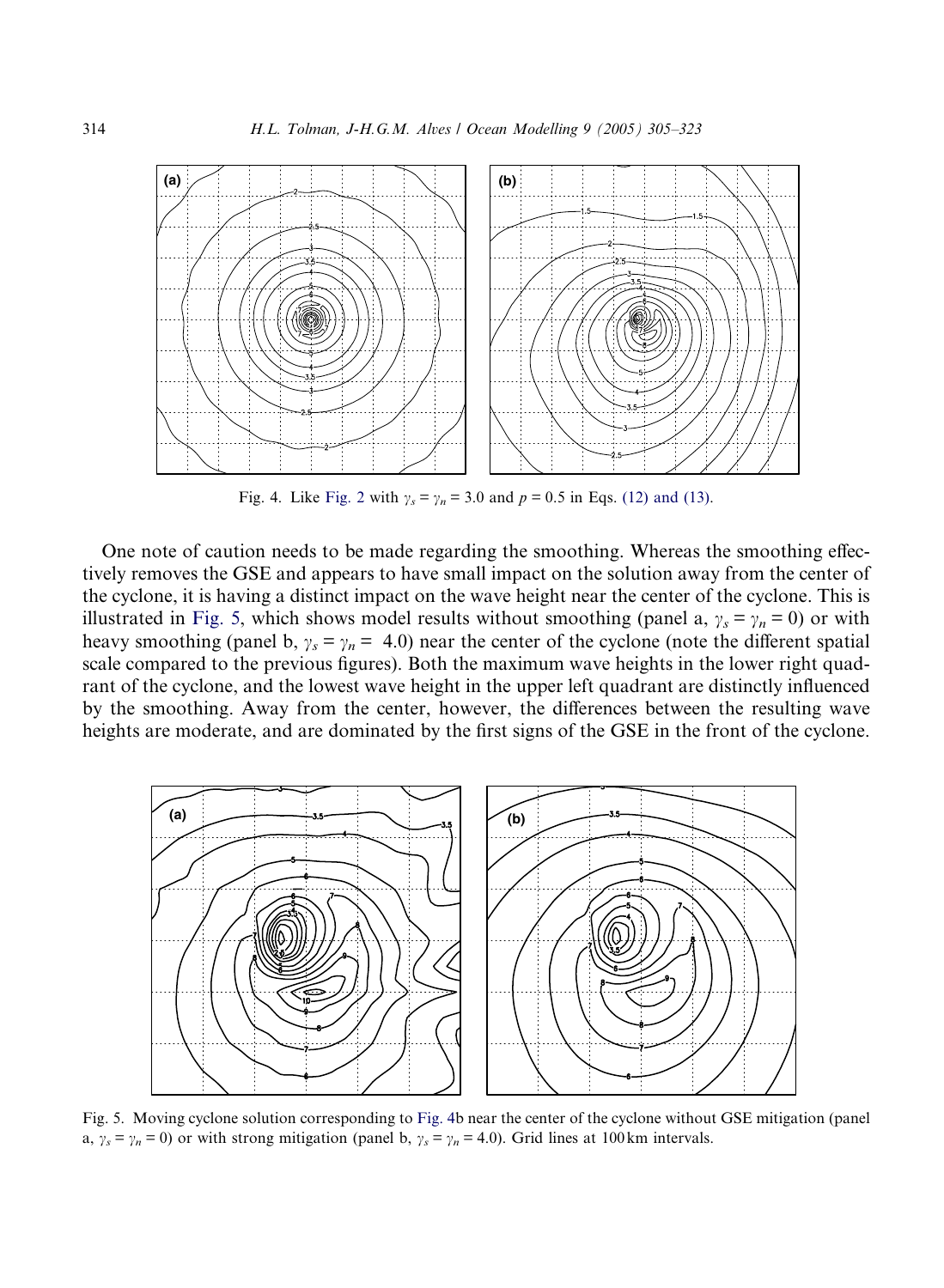

Fig. 6. Maximum wave height  $H_{s, max}$  (solid line) corresponding to the test case of [Fig. 5](#page-9-0) as a function of the smoothing parameters  $\gamma_s$  and  $\gamma_n$  in Eq. [\(12\),](#page-6-0)  $p = 0$ . (Dashed and dotted lines) corresponding results for spatial grid resolution increased from 25 km to 12.5 and 6.25 km, respectively.

The impact of the smoothing is quantified in Fig. 6, which shows the maximum wave height as a function of the smoothing parameters  $\gamma_s$ , and  $\gamma_n$ . By increasing the smoothing factors from 0 to 4, the maximum wave height reduces systematically by up to 15% (solid line). However, this sensitivity is for a significant part due to the relatively poor spatial resolution of the test case used here. This is illustrated in Fig. 6 with the corresponding results obtained with models with a spatial resolution of 12.5 and 6.25 km (dashed and dotted lines, respectively). In the latter case, the maximum wave height varies by only 3% over the range of smoothing parameters considered.

#### 6. Hurricane Lili

So far, the moving grid model has only been applied to idealized wind fields. The model is also easily applied to more realistic (hurricane) wind fields from models or analyses, as long as the storm is sufficiently far from land, and in sufficiently deep water. This will be illustrated here with simulations of the wave field generated by hurricane Lili in the Gulf of Mexico in early October 2002. Considered is the period from 1800 UTC on October 1 through 0000 UTC October 4, when Lili was effectively in the Gulf of Mexico and mostly in deep water. Wind field analyses produced with the H\*Wind package ([Powell et al., 1996, 1998\)](#page-18-0) by the Hurricane Research Division (HRD) of the Atlantic Oceanographic and Meteorological Laboratory (AOML) of NOAA are used to perform the wave model simulations. All data used here have been obtained from the HRD web site.  $\frac{1}{1}$  The H\*Wind analyses are produced interactively, requiring human intervention. Generally, they are available for hurricanes at six hour intervals. For Lili, and for the period

<sup>1</sup> [http://www.aoml.noaa.gov/hrd.](http://polar.ncep.noaa.gov/mmab/tpbs/tpb478/tpb478.htm)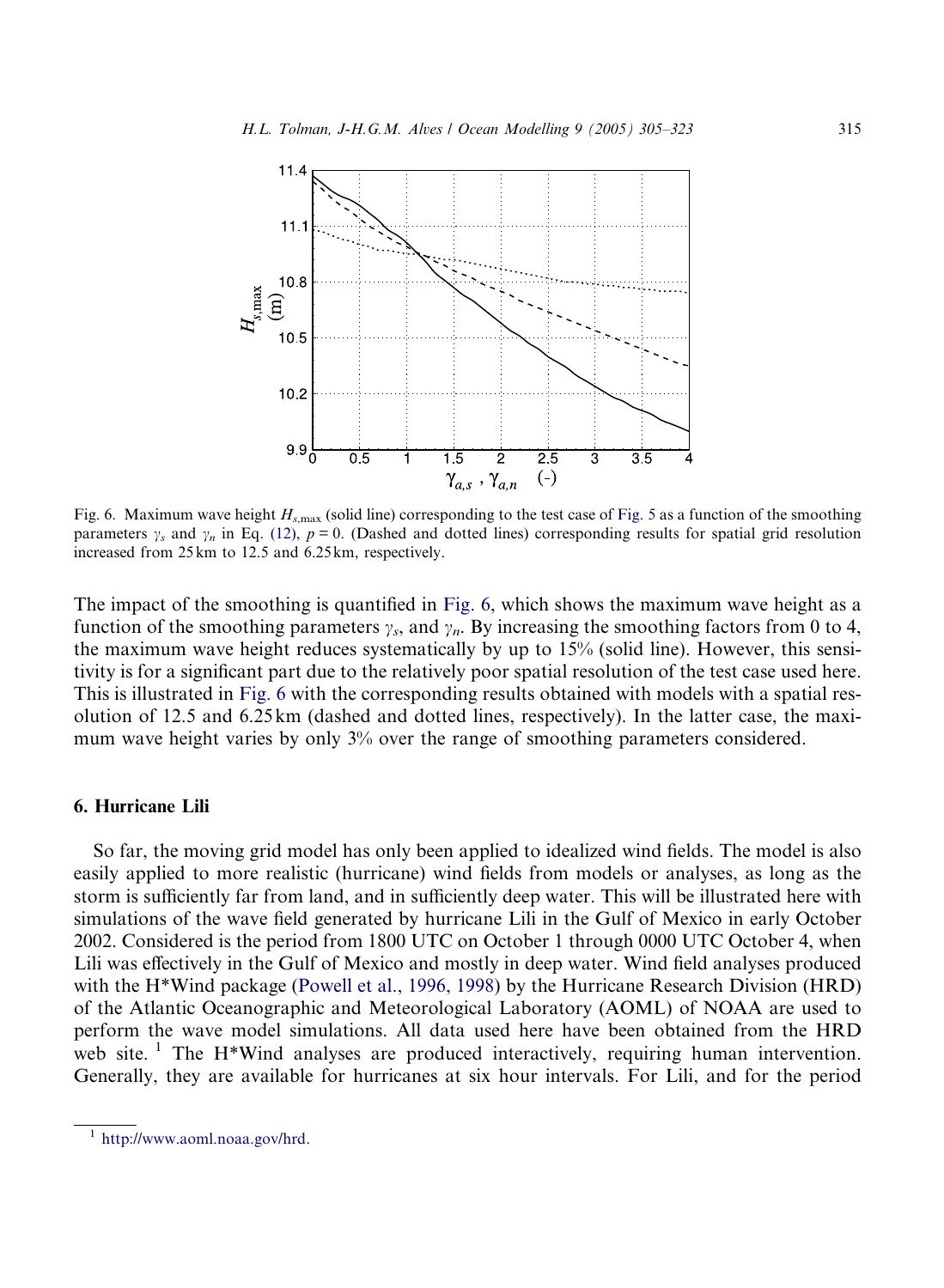considered here, however, they are available at regular three hour intervals, from 1200 UTC on September 27 through 1200 UTC on October 4. The H\*Wind wind fields are used in combination with the three hourly track data from the Tropical Prediction Center (TPC) of NOAA.<sup>2</sup> Note that these two data sources are mutually consistent with respect to the position of Lili.

Two wave models have been set up to be used with these wind fields. The first is a conventional (fixed grid) model, covering the entire Gulf of Mexico with a Cartesian deep water grid and a spatial resolution of approximately 10 km. The second is a moving grid model with an identical spatial resolution, centered on the eye of the hurricane, and with a nearly circular domain with a radius of approximately 300 km. Both models use the spectral resolution as in the previous tests. The four model time steps are set to 300, 100, 300 and 30s, respectively (see [Tolman, 2002b](#page-18-0), Section 3.1 for details), and the smoothing factors in the GSE alleviation, are set to  $\gamma_s = \gamma_n = 2.0$ , and  $p = 0.5$  in the moving grid model.

Both models use wind fields from H\*Wind only. First, these winds are interpolated onto a storm-centered moving circular grid. Such winds are used directly in the moving grid model. The corresponding grid advection velocity  $\vec{v}(t)$  is calculated from consecutive track points, and is kept constant between consecutive track points (and times). Second, the fixed model wind fields are obtained by interpolating the moving grid winds to the larger fixed grid domain, using the appropriate track location. Wind speeds in the fixed grid outside the moving circular domain are assumed to be zero. Thus, both models use wind fields that in principle are identical, with the exception of some loss of information (extreme values) when the moving grid winds are interpolated once more onto the fixed grid. Both wind fields have a time resolution of three hours. Because such analyses in many cases are available only at six hour intervals, six hourly wind fields were obtained by skipping every other H\*Wind analysis, starting at 0300 UTC.

Apart from the grid size and motion, the main difference between the models is the way in which the wind fields are interpolated in time inside the wave model. In the moving grid model, the wind field is always centered on the eye of Lili, resulting in hurricane wind fields that remain unaffected by spatial aliasing at any time step of the wave model. For the conventional fixed grid model, Lili shows a significant spatial displacement between consecutive wind field analyses, particularly when they are available only with a six hour time resolution. The corresponding interpolated wind fields at model time steps in between the times at which the analyses are available then suffer from the effects of spatial aliasing. This is illustrated in [Fig. 7](#page-12-0) with wind fields for both models valid at 2100 UTC on October 2 as obtained from six hourly H\*Wind wind fields. This valid time is halfway between two consecutive H\*Wind wind fields. In the moving grid model ([Fig. 7a](#page-12-0)), the time interpolation of the winds results in a consistent and realistic hurricane wind field, with a well defined circulation, and a distinct eye at the center of the grid. For the fixed grid model [\(Fig.](#page-12-0) [7b](#page-12-0)), wind fields are clearly unrealistic, displaying two wind speed maxima (corresponding to the locations of the hurricane in the two analyses used), and no realistic circulation. Furthermore, maximum wind speeds are severely underestimated.

Unrealistic wind speeds lead to unrealistic wave fields. This is illustrated in [Fig. 8](#page-12-0) with wave height fields corresponding to the wind fields presented in [Fig. 7](#page-12-0). Wave heights in the moving grid model ([Fig. 8](#page-12-0)a) are higher, and display the expected distribution with maximum wave

<sup>2</sup> [http://www.nhc.noaa.gov/.](http://polar.ncep.noaa.gov/mmab/tpbs/tpb478/tpb478.htm)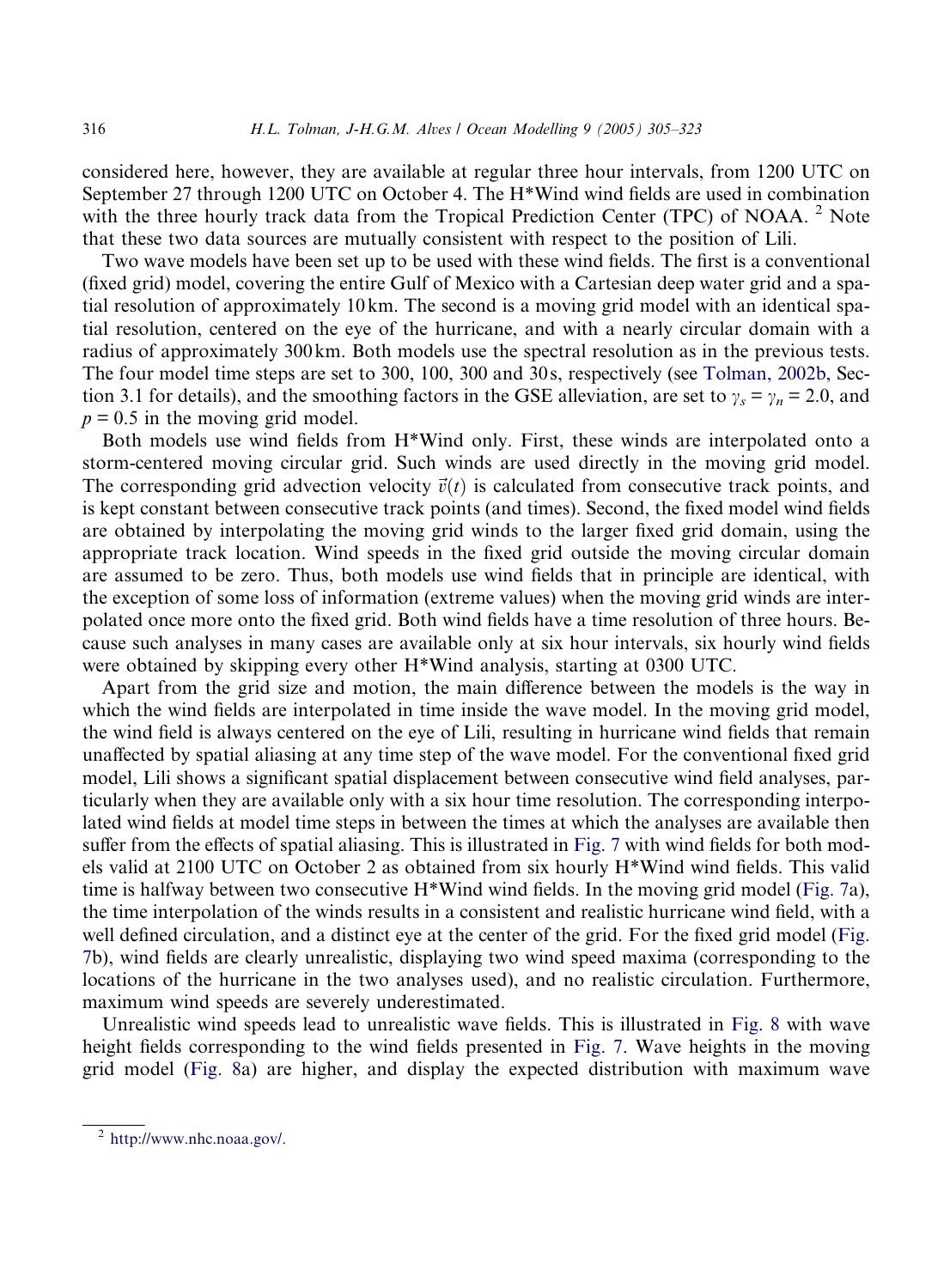<span id="page-12-0"></span>

Fig. 7. Wind speeds  $U_{10}$  in ms<sup>-1</sup> for Lili at October 2, 2100 UTC for the moving grid model (panel a) and the fixed grid model using six hourly H\*Wind wind fields three hours before and after valid time. Grid lines at 50 km intervals, contour lines at  $5 \text{ ms}^{-1}$  intervals. ( $\bullet$ ) Location of buoy 42001.



Fig. 8. Wave heights  $H_s$  in m corresponding to wind speeds and models of Fig. 7. Contours at 1m intervals.

heights in the front right quadrant, whereas wave heights in the fixed grid model (Fig. 8b) are lower, and display a less consistent spatial distribution. Rather than propagating the maximum wave heights continuously near the track, the fixed grid model develops a set of consecutive discrete locations with maximum wave heights, corresponding to the discrete locations of Lili in the analyzed wind fields. In Fig. 8b, the development of a new local wave maximum is evident in the northwest quadrant of the  $H_s = 7$ m contour, and the corresponding closed  $H_s = 8$ m contour (not labeled).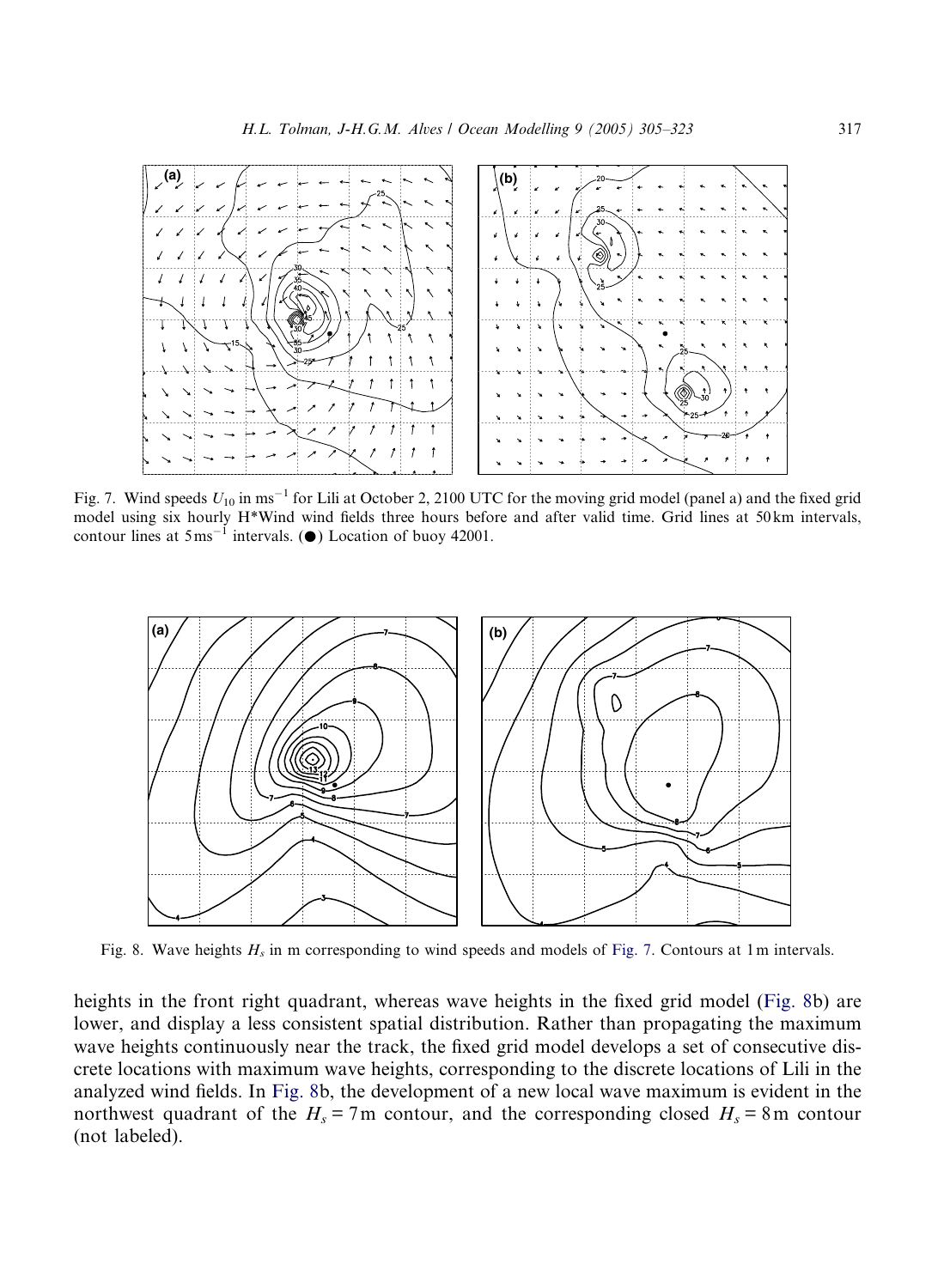

Fig. 9. Maximum wind speeds  $U_{10}$  (panel a) and wave heights  $H_s$  (panel b) for the simulation period from the moving and fix grid models for three and six hourly wind fields, respectively.

The large impact of the modeling approach on the quality of the wind fields, and hence on the quality of the wave fields is furthermore illustrated in Fig. 9, which presents the maximum wind speeds and wave heights throughout the model domains for the entire simulation period. For the moving grid model (thick lines), the three or six hourly availability of H\*Wind data has only a minor impact on the wind speed and wave height maxima, and is related to the gain (loss) of wind speed information through the added (removed) analyses. For the fixed grid model, maximum wind speeds at the valid times of the available H\*Wind data are generally close to those of the moving grid model (compare solid lines or dashed lines). However, in particular at 1500 UTC and 2100 UTC on October 2, the maximum winds for the fixed grid model (thin solid line) are significantly lower than those of the moving grid model (thick solid line). This is due to the additional interpolation step from the moving to the fixed grid as described above, and implies that the 10 km grid resolution used here is not always adequate to properly describe the wind field in Lili. At interpolation times in between these valid times the fixed grid wind speed maxima are always significantly lower than for the moving grid, due to the aliasing problem illustrated in [Fig. 7.](#page-12-0) The aliasing problem obviously is larger for the six hourly wind fields (dashed thin line in Fig. 9a) than for the three hourly wind fields (solid thin line). The lower maximum wind speeds in the fixed grid model result in significantly lower maximum wave heights as would be expected (Fig. 9b), even at the valid times of the wind fields, when the wind fields are properly represented.

The lower wind speeds and wave heights in the fixed grid model are mostly an artifact of the aliasing in the wind field interpolation in time. This problem can be alleviated by providing the fixed grid model with realistic wind fields with a better resolution in time. For hurricanes like Lili, such wind fields can be generated by interpolating wind fields in time relative to the storm center,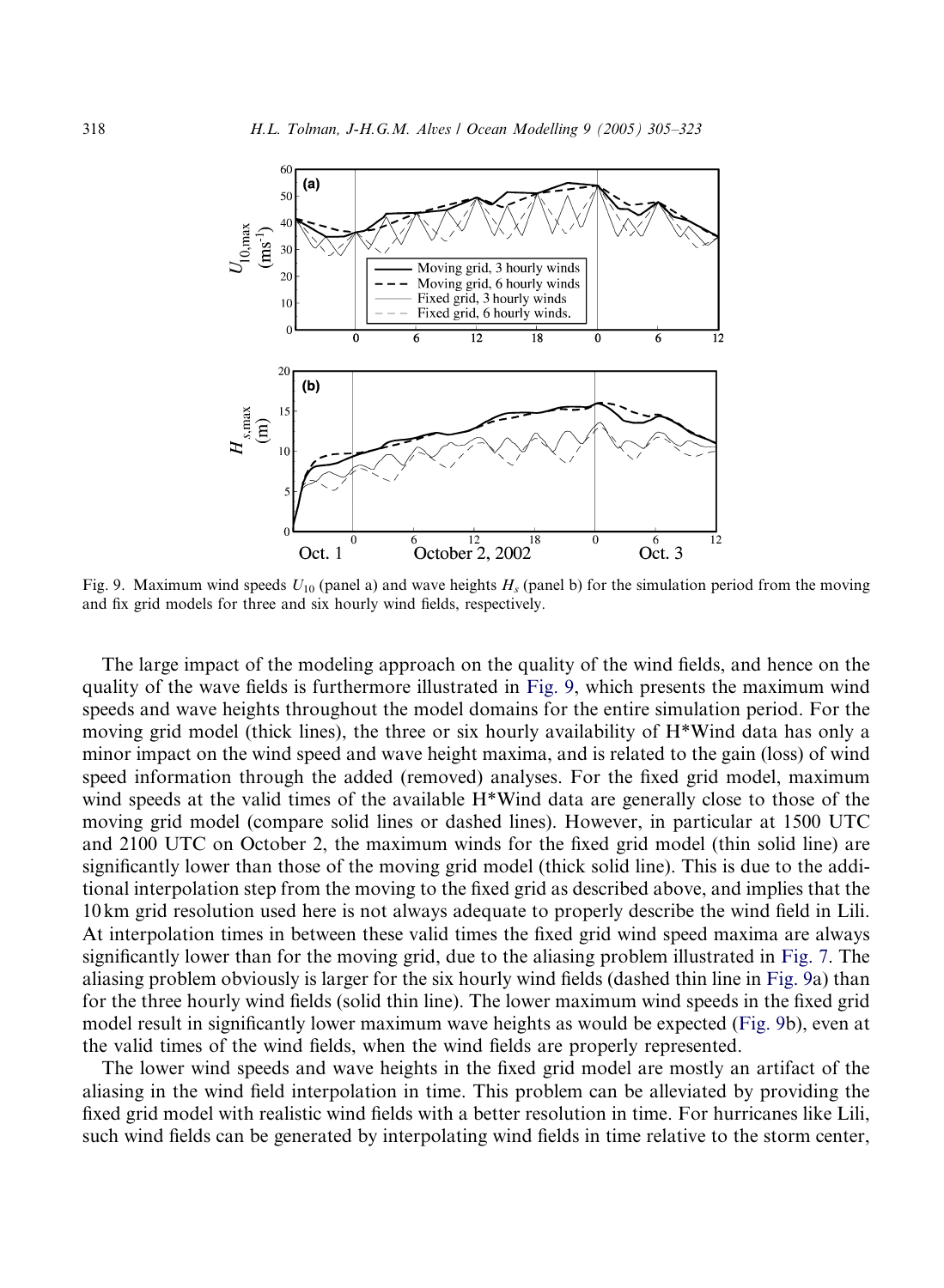and displacing them in space along the storm track, as is naturally done in the moving grid models. Fixed grid model results with such wind fields with increasing time resolution are much closer to the results of the moving grid model, but remain somewhat lower due to the additional interpolation onto the fixed grid (figures not presented here).

Fig. 10 presents wave height and wind speed data observed at buoy 42001 in the center of the Gulf of Mexico. Lili moved directly over this buoy, with maximum wind speeds and wave heights observed on October 2 at 2100 UTC and 2200 UTC, respectively. The moving grid model provides data only when buoy 42001 is located inside the grid. The fixed grid would normally provide non-zero wind and wave data for the entire period. However, because winds outside the hurricane analyses used in the moving grid are ignored, fixed grid winds and waves are not produced until the hurricane winds reach the buoy location. Due to the lack of background wave conditions, both models need to ''catch up'' to the wave conditions initially, and appear to have done so when hurricane winds start to increase after 1600 UTC on Oct. 2. The major difference between the models occurs in extreme conditions when Lili's maximum winds are over buoy 42001. The moving grid model shows a clear overestimation of the maximum wave heights observed at buoy 42001 (compare solid lines and symbols in Fig. 10b), whereas the wind field appears to be well represented. This overestimation is consistent with apparent overestimations of wind stresses (and hence wave growth) in the wave model for wind speeds above  $15 \text{ ms}^{-1}$  (e.g., [Powell et al.,](#page-18-0) [2003; Tolman et al., 2004; Moon et al., 2005\)](#page-18-0). The fixed grid model shows an underestimation of maximum wave conditions, as the above deficiencies in the wave model physics are over compensated by the aliasing deficiencies of the wind field.



Fig. 10. Wind speed  $U_{10}$  (panel a) and wave height  $H_s$  (panel b) at buoy 42001 in the center of the Gulf of Mexico.  $\bullet$ Observations, (solid lines) moving grid model with three hourly wind data, (dashed lines) fixed grid model with three hourly wind data.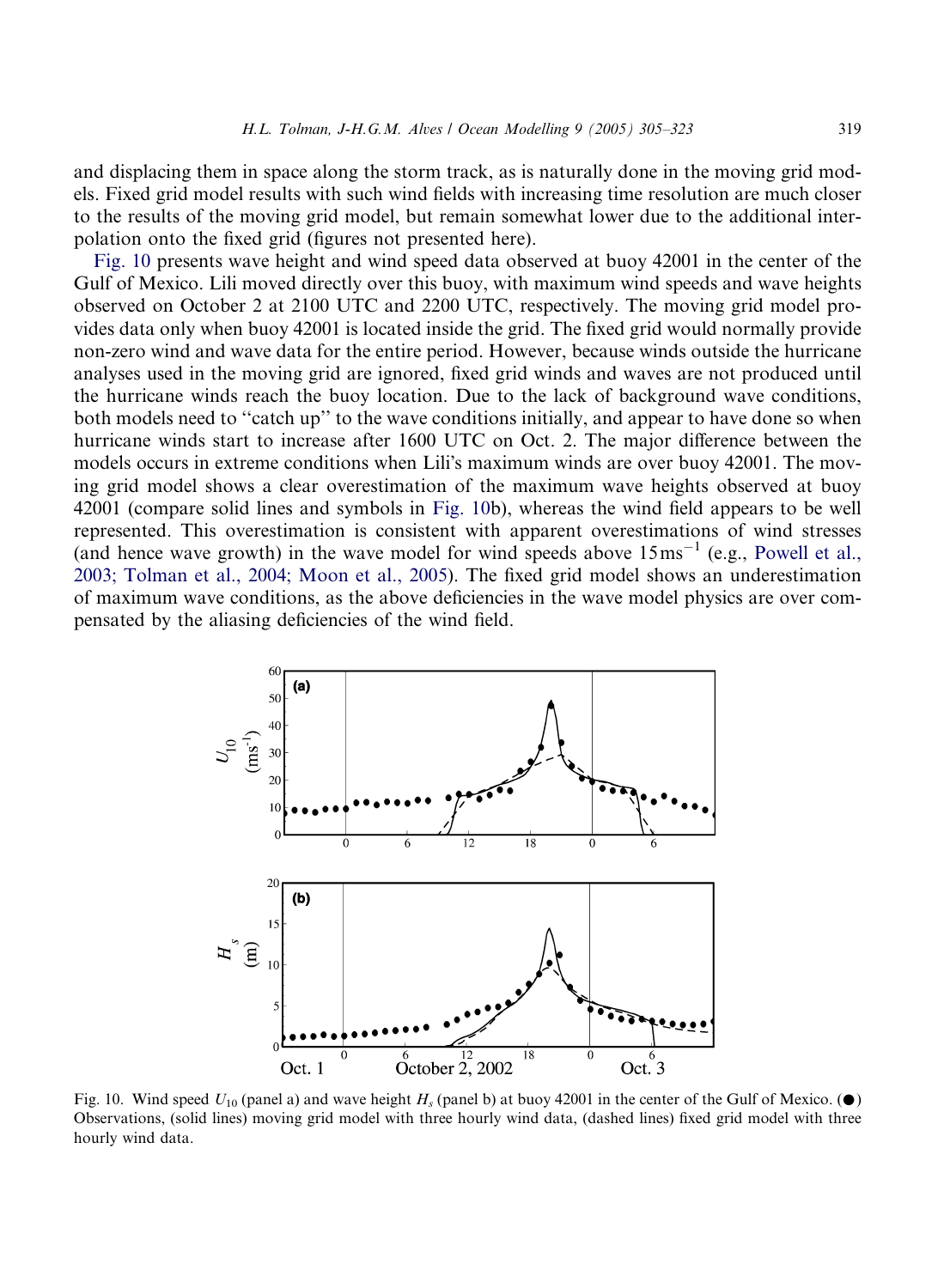Finally, it should be noted that the main reason of developing the moving grid model is to increase the economy of modeling waves near hurricanes. In the tests for Lili, the moving grid model incorporates a factor of 6.8 less grid points, and requires on average a factor of 4 less run time. The speed up in run time for the moving grid model would have been even more favorable if realistic winds would have been used through the fixed model grid. In the latter case, wave growth throughout the fixed grid model would require addition computing time. Note furthermore that both the grid point and run time ratios will favor a moving grid model even more if hurricanes move through larger basin like the North Atlantic Ocean.

# 7. Discussion and conclusions

The present study presents a version of the WAVEWATCH III wave model featuring a moving grid option. This model version is intended for research into waves generated by tropical systems in deep water conditions away from the coast. This model could also be used to assess waves generated by extra-tropical systems and fronts, because it allows for much higher spatial resolutions than is attainable with conventional models. For hurricane Lili in the Gulf of Mexico, the moving grid approach reduced the number of model grid points by a factor of 6.8, and the model run time by a factor of 4, compared to a conventional fixed grid model. For applications in larger basins, these ratios are expected to favor the moving grid model even more.

With the simplifications of deep water and no coastlines, the required modifications to the wave model code are fairly trivial. Most complications occur in the alleviation of the Garden Sprinkler effect (GSE). It is shown that, in principle, the GSE alleviation techniques do not need to be modified in the moving grid approach. However, deficiencies in GSE alleviation methods, where the alleviation is more efficient for younger swells than older swells, lead to an apparent reintroduction of the GSE for waves traveling ahead of the tropical system. This can be remedied by modifying the strength of the GSE alleviation as a function of the wave propagation direction and speed relative to the motion of the grid, as in Eqs. [\(12\) and \(13\)](#page-6-0).

It should be noted that the apparent asymmetry of the GSE is due to the general characteristics of a moving hurricane, and that this behavior occurs independent of the movement of the grid (see discussion of [Fig. 2](#page-7-0)). The GSE alleviation correction as introduced in Eqs. [\(12\) and \(13\)](#page-6-0) presents an elegant way to remove this asymmetry. Such an approach can only be used relatively close to a dominant storm system, and is therefore not generally applicable to conventional large scale models. This approach can tentatively be applied in other localized grids such as the relocatable grid approach as discussed in Section 1. The applicability of asymmetric GSE alleviation in local grids should be considered as a significant advantage, and as an additional benefit for modeling hurricanes with local grid systems.

Test results clearly indicate that the amount of smoothing used to alleviate the GSE has a distinct impact on the model results, with different impacts near the center of the cyclone or away from it. This suggests that the selection of the smoothing parameters  $\gamma_s$  and  $\gamma_n$  should depend on the focus of the study performed.

If the study concentrates on the 'near field' wave heights generated by the cyclone, either sufficient spatial resolution or small smoothing factors are required to obtain realistic results. If the spatial resolution is limited, excessive smoothing will influence the maximum and minimum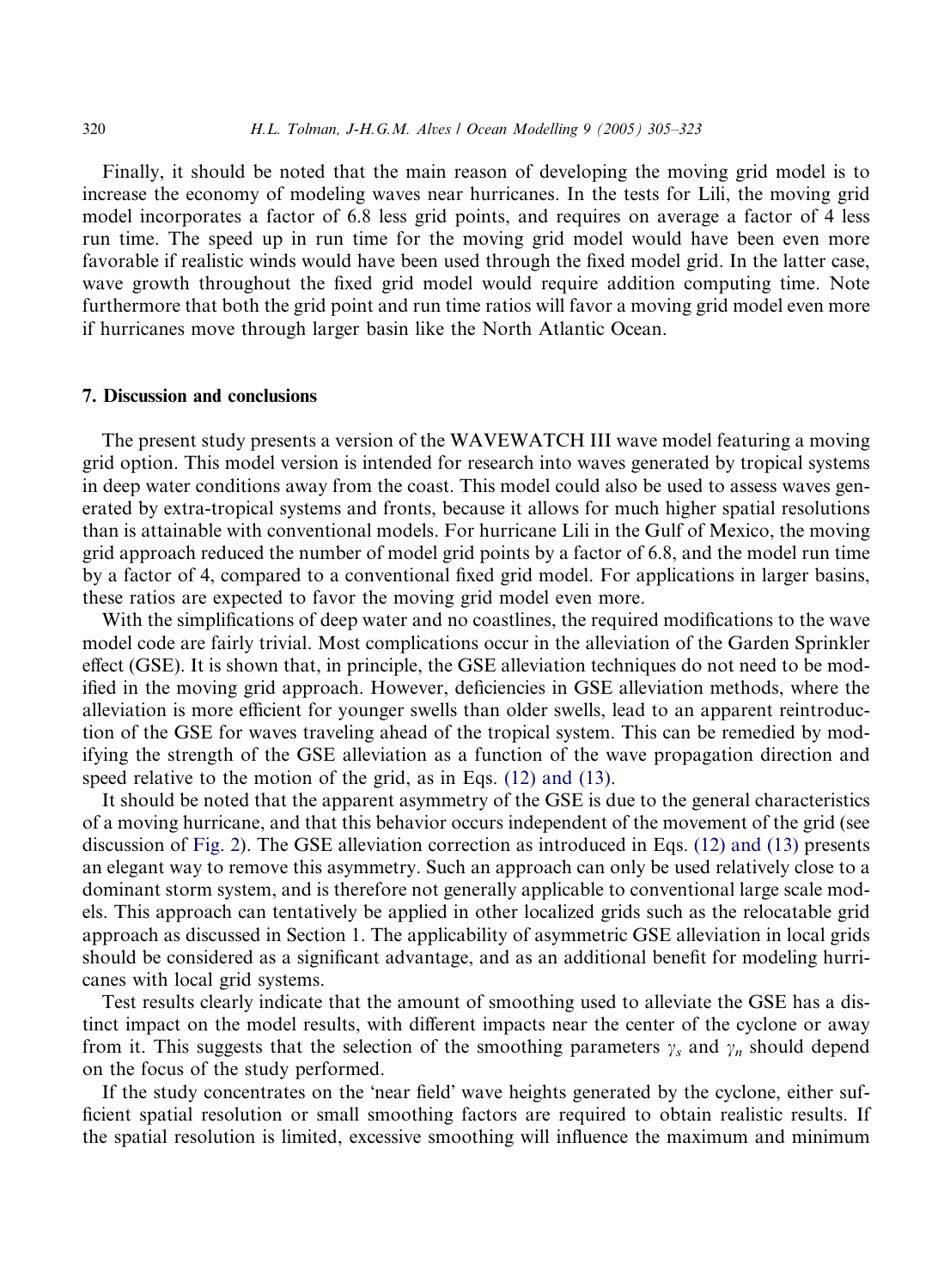wave heights near the center of the cyclone notably (and spuriously). This is illustrated here with results presented in [Figs. 5 and 6.](#page-9-0) Note that in this test, the radius of maximum winds (100 km) is not well resolved by the spatial grid increment (25 km).

If the 'far field' solution is sought after, that is, wind seas in regions with weaker winds and the swell field away from the cyclone, the amount of smoothing applied needs to be sufficient to remove the GSE. The present results suggest that the impact on the corresponding wave heights would be much less than for the maximum (near field) wave height.

For general idealized studies, this suggests that it might be necessary to run several models with different numerical setting to obtain a complete and reliable picture of the wave fields associated with a cyclone. It should also be noted that the development of a multiple nested wave model, as presently used in atmospheric modeling of hurricanes (see Section 1), provides a natural way to increase the amount of smoothing the innermost grid to the outer grid(s). The most elegant solution, however, would be to either implement the [Booij and Holthuijsen](#page-17-0) [\(1987\)](#page-17-0) diffusion, or [Tolman \(2002a\)](#page-18-0) averaging approach with a dynamically adjusted swell age  $T<sub>s</sub>$ , as originally envisioned by [Booij and Holthuijsen \(1987\).](#page-17-0) Alternatively, the divergent flux approach suggested by [Tolman \(2002a\)](#page-18-0) could be developed to maturity. Both alternatives, however, are expected to be more computationally expensive than the present GSE alleviation methods.

It should also be noted that in [Fig. 5a](#page-9-0), that is, the model run without GSE alleviation, the most pronounced effects of the GSE occur for waves traveling to the right along a spatial grid line originating at the radius of maximum wind (100 km below the eye of the cyclone, which is at the center of the grid). The occurrence of preferred propagation directions has been observed before for models using first order propagation schemes without additional GSE alleviation [\(Bidlot et al.,](#page-17-0) [1997; Phadke et al., 2003](#page-17-0)). For the third order scheme with GSE alleviation, directional preferences along the spatial grid axes are virtually non-existent, as is obvious from [Figs. 2 and 4](#page-7-0)a, particularly when these results are compared with a similar test with a first order scheme in [Phadke et al. \(2003\),](#page-18-0) their Fig. 7a. Such a directional preference can be mitigated by rotating the discrete spectral direction away from the spatial grid axes as demonstrated by [Bidlot et al.](#page-17-0) [\(1997\).](#page-17-0) Although apparently not necessary for the third order scheme used in WAVEWATCH III, the shifting of the direction over the range  $\pm \frac{1}{2} \Delta \theta$  has been added to the present test version of the model as an option for the user.

Fixed and moving grid models in Section 5 showed identical results (with fixed grid wind fields provided for each time step of the model). Hence, previous validation data for WAVEWATCH III in hurricane conditions (see Section 1) are in principle applicable to the moving grid version, as long as the fixed grid validations did not suffer from wind interpolation problems as discussed in Section 6 and below.

The present study provides additional validation data for hurricane Lili in the Gulf of Mexico in 2002, using analyzed H\*Wind wind fields from AOML/HRD. Such analyzed wind fields are typically available at high spatial resolution, but at poor temporal resolution (three or six hour intervals). By keeping the eye of Lili centered on the grid, the moving grid version of the wave model provides a natural way to interpolate hurricane wind fields in time. Conversely, a conventional time interpolation in fixed grids leads to unrealistic wind and wave fields due to spatial aliasing, as is illustrated in [Figs. 7–9](#page-12-0). Because interpolation errors can only reduce wind speeds, such errors systematically and spuriously reduce maximum modeled wind speeds and wave heights.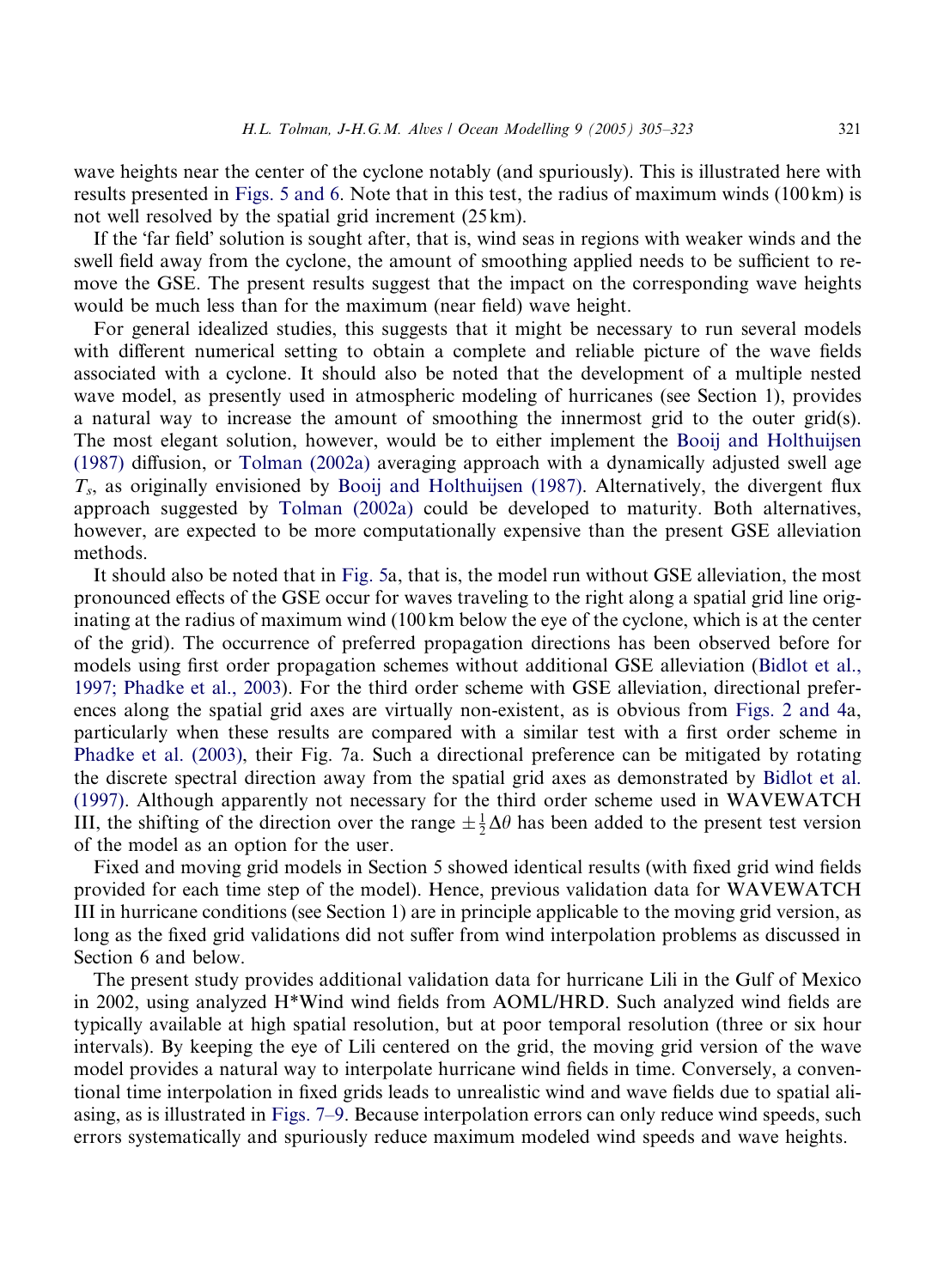<span id="page-17-0"></span>The moving grid model overestimates the maximum wave height observed at buoy 42001, although wind speeds do not appear to be overestimated. Recent observations and model validation suggest that this represents a systematic model error in WAVEWATCH III (and other third generation wave models), that is related to the overestimation of wind stresses for hurricane wind speeds (see discussion in Section 6).

Conversely, the fixed grid model underestimates the maximum wind speed and wave height, due to the above mentioned wind interpolation errors. Consequently fixed grid hurricane wave models appear to suffer from two main errors. The first is the overestimation of wave growth due to the overestimation of wind stresses in the wave growth parameterization for extreme wind speeds. The second is the underestimation of wind speeds due to interpolation in time of wind fields. These errors will partially cancel. In an operational wave model such a cancellation of errors is beneficial for the quality of the present forecast product. From a scientific perspective, this is detrimental, as the wind speed interpolation error tends to mask the shortcomings of the parameterization of wave growth physics. Because the wind interpolation error is naturally minimized in the moving grid model, such a model appears much more naturally suitable for investigation into the wave model physics.

## Acknowledgment

The author would like to thank D.B. Rao, H.S. Chen, Naomi Surgi and the anonymous reviewers for their constructive comments on early drafts of this manuscript.

## References

- Bao, J., Wilczak, J.M., Choi, J., Kantha, L.H., 2000. Numerical simulations of air–sea interaction under height wind conditions using a coupled model: a study of hurricane development. Monthly Weather Review 128, 2190– 2210.
- Bender, M.A., Ginis, I., 2000. Real-case simulations of hurricane-ocean interaction using a high-resolution coupled model: effects on hurricane intensity. Monthly Weather Review 128, 917–946.
- Bender, M.A., Ross, R.J., Tuleya, R.E., Kurihara, Y., 1993. Improvements in tropical cyclone track and intensity forecasts using the GFDL initialization system. Monthly Weather Review 121, 2046–2061.
- Bidlot, J.R., Janssen, P., Hansen, B., Guenther, H., 1997. A modified set up of the advection scheme in the ECMWF wave model. Technical memorandum 237, ECMWF, 31 pp.
- Booij, N., Holthuijsen, L.H., 1987. Propagation of ocean waves in discrete spectral wave models. Journal of Computational Physics 68, 307–326.
- Chalikov, D.V., Belevich, M.Y., 1993. One-dimensional theory of the wave boundary layer. Boundary Layer Meteorology 63, 65–96.
- Chao, Y.Y., Tolman, H.L., 2000. Numerical experiments on predicting hurricane generated wind waves. In: Preprints 6th International Workshop on Wave Hindcasting and Forecasting, pp. 167–179. Environment Canada.
- Chao, Y.Y., Tolman, H.L., 2001. Specification of hurricane wind fields for ocean wave prediction. In: Edge, B.L., Hemsley, J.M. (Eds.), Ocean Wave Measurement and Analysis. ASCE, pp. 671–679.
- Chao, Y.Y., Burroughs, L.D., Tolman, H.L., 2003. The North Atlantic Hurricane wind wave forecasting system (NAH). Technical Procedures Bulletin 478, NOAA/NWS. Available from: [<http://polar.ncep.noaa.gov/mmab/tpbs/](http://polar.ncep.noaa.gov/mmab/tpbs/tpb478/tpb478.htm) [tpb478/tpb478.htm](http://polar.ncep.noaa.gov/mmab/tpbs/tpb478/tpb478.htm)>.